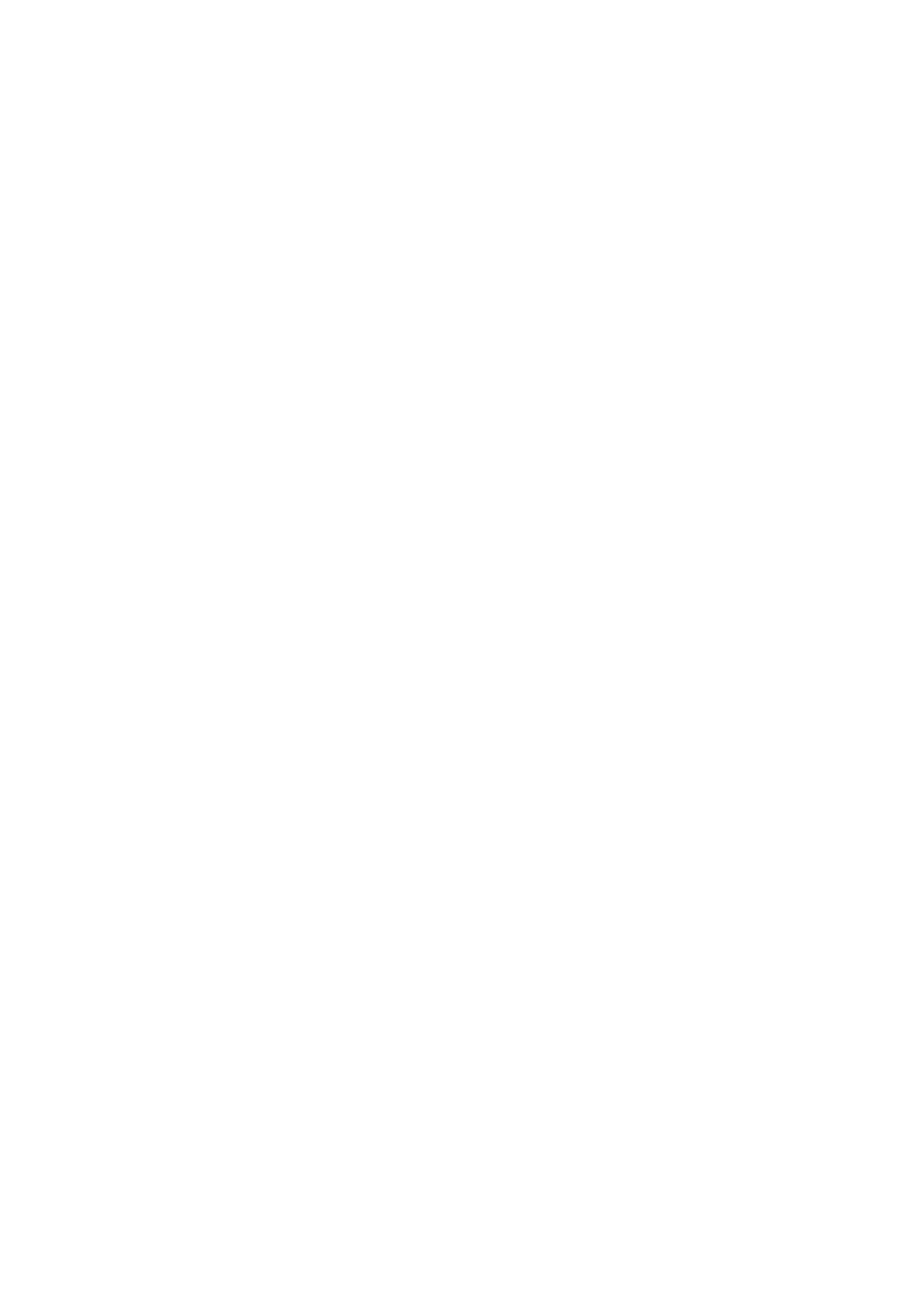**172** MODULE 07. Technology Licensing in a Strategic Partnership

# MODULE 07. Technology Licensing in a Strategic Partnership

# **OUTLINE**

### **LEARNING POINT 1: The basic concept of license**

- 1. What is a license
- 2. Why license

### **LEARNING POINT 2: Preparing to license**

- 1. Due diligence
	- (1) The basic concept of due diligence
	- (2) The information needed for due diligence
- 2. Valuation of technology
	- (1) Limitation in valuation of technology
	- (2) Methods to value technology

### **LEARNING POINT 3: Negotiating a license agreement**

- 1. Negotiation process
- 2. Guidelines of negotiation
	- (1) The golden guidelines of negotiation
	- (2) What should be avoided and what should be encouraged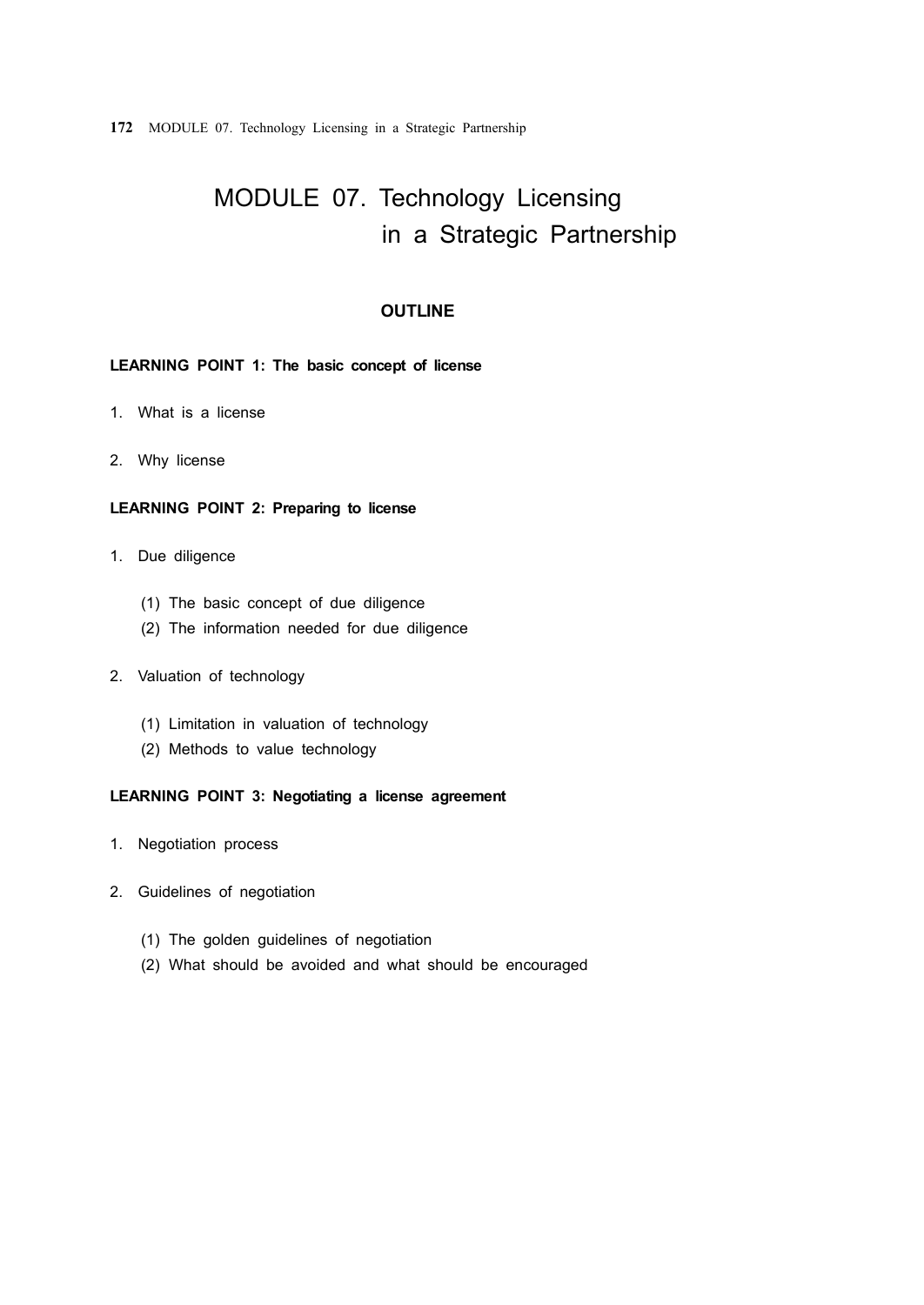### **LEARNING POINT 4: Overview of license agreement**

- 1. Characteristics of a license agreement
- 2. Issues in a license agreement

### **LEARNING POINT 5: Managing a license agreement**

- 1. Implementing and managing the agreement
- 2. Termination and post termination issues

### **INTRODUCTION**

Companies are always under pressure to keep improving their products; otherwise, they run the risk of losing out to competitors. A company has to keep investing in and making efforts to develop new and better products. However, it is quite possible that someone else has already developed the new or improved technology that it needs.

Without putting in all that effort to develop that same technology, why not use the technology developed by someone else, if that were possible? The context of this module is "Technology Licensing in a Strategic Partnership. "

### **LEARNING OBJECTIVES**

- 1. You understand the basic of licensing.
- 2. You learn about the importance of preparing and negotiating a license agreement.
- 3. You understand the basics of a license agreement.
- 4. You learn to manage a licensing relationship as well as termination and post termination issues.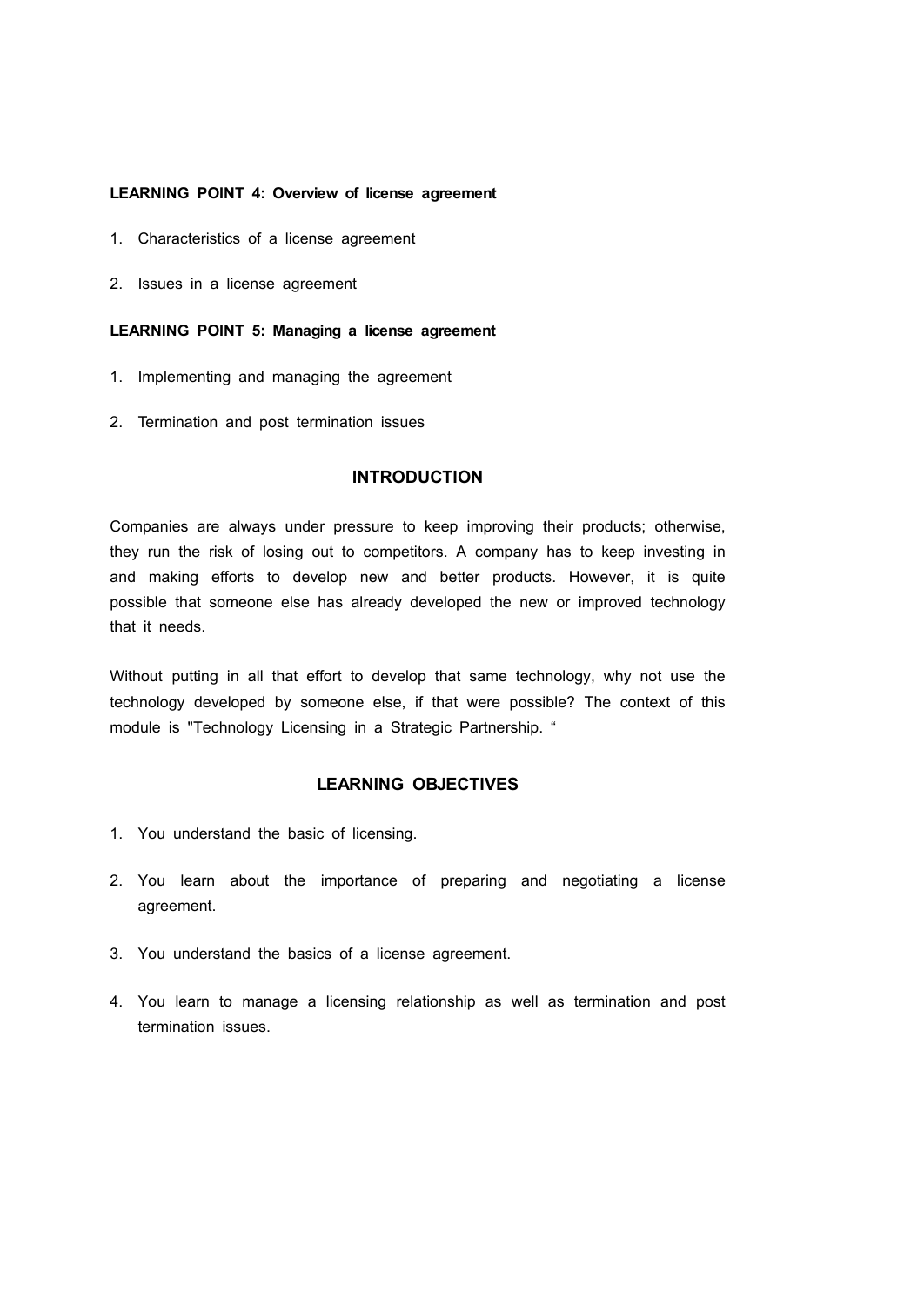### **LEARNING POINT 1: The basic concept of license**

A technology protected by intellectual property (IP) right(s) may be commercially exploited either by the owner directly for making a new or improved product, by transferring it by sale or gift or by licensing it to another.

### **1. What is a license?**

#### **(1) Definition of a license**

To license is where an owner of an IP right (licensor) simply gives another (licensee) permission to use that right, while the owner continues to retain the ownership of that right.

#### **(2) License agreement**

The permission is usually granted through a written contract where the purpose, territory and the period of time is defined and agreed to by the parties. This written contract is called a "license agreement."

#### **(3) Types of license**

### a. Licensing‐in

An enterprise obtains technology from an external source. One may license-in as when an enterprise obtains technology from an external source, such as a university, a research laboratory, another company or an individual.

#### b. Licensing‐out

An enterprise transfers its technology to another for the manufacturing of products, for the further development of the technology or to expand its current operations.

#### c. Cross‐licensing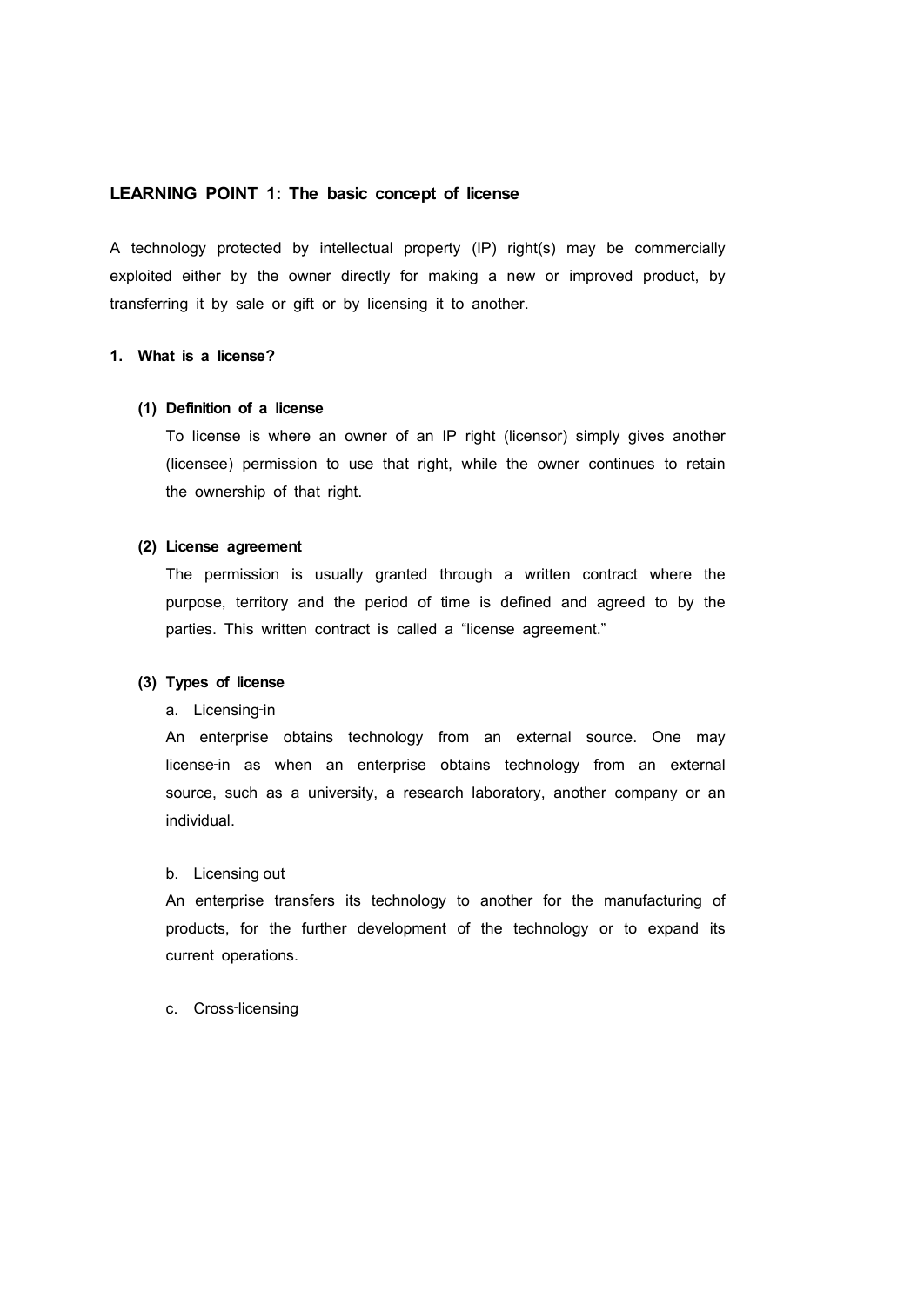A cross‐licensing occurs when two parties licenses their technologies to each other.

| More References 1-1: The distinction between a license and an assignment |                                                                                                                                                                                            |                                                                                                                                                                                                                                   |                                                                                                                                                                       |  |
|--------------------------------------------------------------------------|--------------------------------------------------------------------------------------------------------------------------------------------------------------------------------------------|-----------------------------------------------------------------------------------------------------------------------------------------------------------------------------------------------------------------------------------|-----------------------------------------------------------------------------------------------------------------------------------------------------------------------|--|
| 1.                                                                       |                                                                                                                                                                                            |                                                                                                                                                                                                                                   | In a license agreement, a licensor continues to own the IP rights but<br>only gives the licensee the permission to use a defined right over one or<br>more IP rights. |  |
| 2.                                                                       | In an assignment (sale) the ownership of the rights in the IP is<br>transferred from the assignor (seller) to the assignee (buyer). This is a<br>one-time transaction for an agreed price. |                                                                                                                                                                                                                                   |                                                                                                                                                                       |  |
| 3.                                                                       |                                                                                                                                                                                            | The distinction between a license and an assignment is also important<br>for determining who has the rights to sue for infringement of a licensed<br>patent and for taxation.                                                     |                                                                                                                                                                       |  |
|                                                                          |                                                                                                                                                                                            | (1) Infringement: Who can sue for infringement?<br>As a general rule, only an assignee of a patent can sue for<br>infringement and not a patent licensee. But, in many cases, an<br>exclusive licensee is given the right to sue. |                                                                                                                                                                       |  |
|                                                                          | (2) Taxation                                                                                                                                                                               |                                                                                                                                                                                                                                   |                                                                                                                                                                       |  |
|                                                                          |                                                                                                                                                                                            |                                                                                                                                                                                                                                   | a. License                                                                                                                                                            |  |
|                                                                          |                                                                                                                                                                                            |                                                                                                                                                                                                                                   | A. Licensee: Royalties paid under a license are deductible<br>business expenses of the licensee.                                                                      |  |
|                                                                          |                                                                                                                                                                                            |                                                                                                                                                                                                                                   | B. Licensor: Royalties paid under a license comprise ordinary<br>income for the licensor.                                                                             |  |
|                                                                          |                                                                                                                                                                                            |                                                                                                                                                                                                                                   | b. Assignment                                                                                                                                                         |  |
|                                                                          |                                                                                                                                                                                            |                                                                                                                                                                                                                                   | Assignee: Payments made for an assignment are capitalized<br>by the assignee.                                                                                         |  |
|                                                                          |                                                                                                                                                                                            |                                                                                                                                                                                                                                   | Assignor: Payments received for an assignment may be<br>taxed as capital gains to the assignor.                                                                       |  |

# **2. Why license?**

A business would consider licensing under these situations:

# **(1) Essential component of certain business relationships**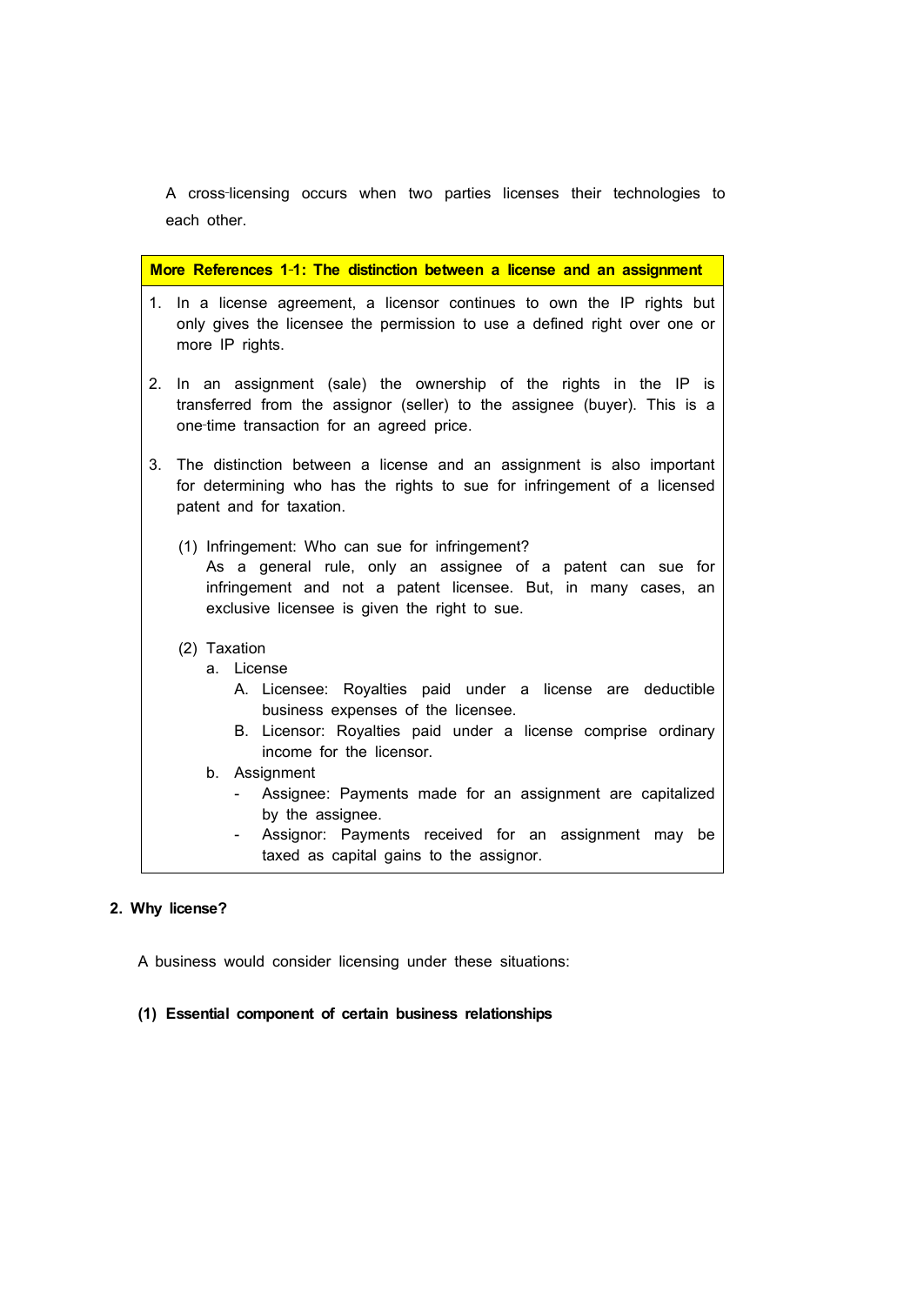Many business relationships involve or crucially depend on licensing of IP rights such as when it hires a consultant or collaborates with one or more enterprises which may be vendors or subcontractors for manufacturing a part or component, or when it collaborates on research & development or when it forms a strategic alliance or a joint venture.

#### **(2) Non**‐**core IP for adding a revenue stream**

A business may consider allowing another to exploit its IP rights (license) for a fee where it does not or no longer uses a particular IP right in its core business.

### **(3) Core IP for adding a revenue stream**

Even when an IP right is integral to the core business of an enterprise, the enterprise may choose to concentrate on one geographic market (e.g., Germany or Russia) or one field of use (e.g., the market for two‐stroke engines) and license to others with greater capacity or interest in other markets or fields of use.

#### **(4) Core business is licensing**

Some companies enter into business with the sole objective of creating and licensing IP rights, without ever manufacturing a product; for them the IP is the product.

### **(5) Forcing an infringer to become a licensee (stick license)**

In a situation where the IP rights are being infringed, the owner of those rights may choose to litigate, which could be expensive, with an uncertain outcome and be protracted. A more realistic option may be to put pressure on such infringers to take a license, for example, by threatening to litigate.

### **(6) Licensing to each other (cross licensing)**

In closely-related industries where rivals employ very similar technologies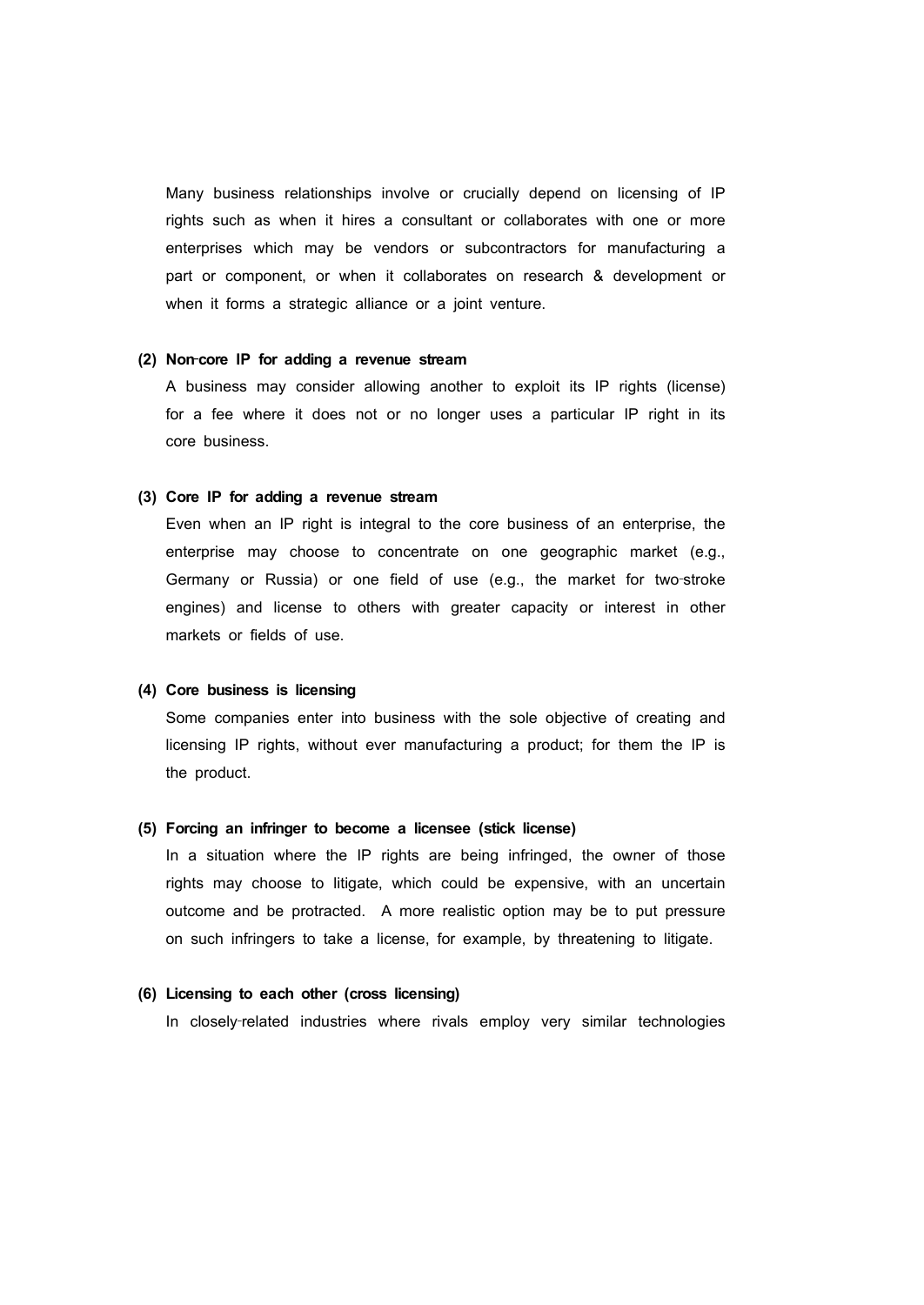they often infringe upon each other's IP rights. In such situations cross‐licensing is relied upon to avoid expensive tit‐for‐tat litigation.

#### **(7) Patent pools**

Where manufacturers don't themselves hold any patents relevant to the products they manufacture and they are held by several patent holders they may license the patents in a group. That is, the patents are put in a patent pool by the patent holders and they are licensed in a package directly by the owners or by an entity established for that purpose. Such arrangements are particularly relevant in the context of *patent thickets* where a single product may involve a maze of patents making its manufacture impossible without dealing with an array of patent holders.

#### **(8) Complying with standards**

Sometimes, it is necessary to obtain licenses for protected technologies, which are essential for meeting the requirements of a *de facto* industry standard, or a *de jure* national or international technical standard that has been set by a standard-setting organization. When a license is needed for meeting the requirements of an industry standard, it is generally available on either a royalty‐free basis or is negotiated on the basis of what are called fair, reasonable and non-discriminatory (RAND or FRAND) terms.

### **LEARNING POINT 2: Preparing to license**

### **1. Due diligence**

Due diligence is a necessary first step before entering into any kind of business transaction and is particularly important when considering a long-term business relationship, such as an IP license agreement. It must be done both by the licensor as well as the licensee.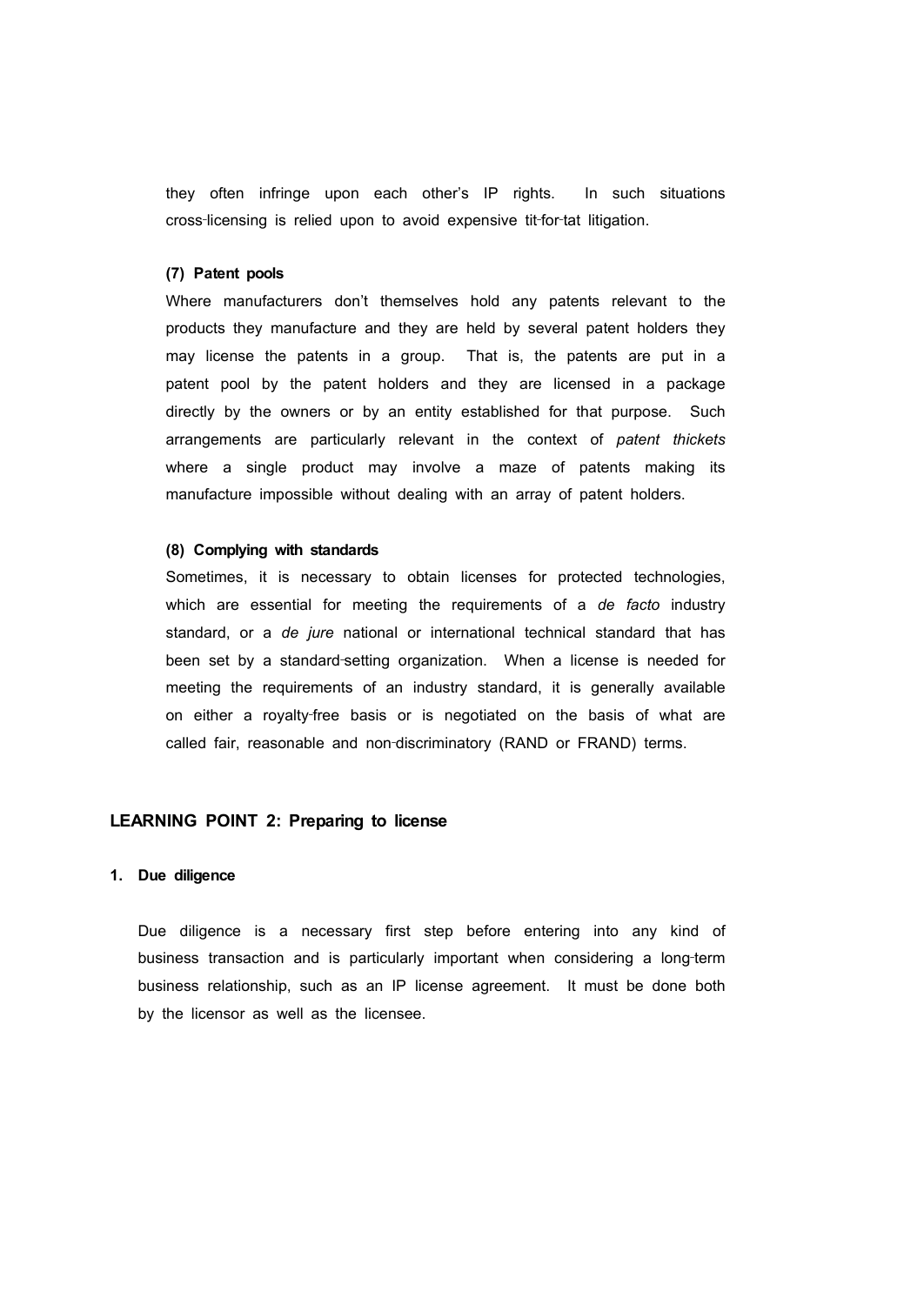### **(1) The basic concept of due diligence**

- a. Due diligence is a term used for a number of concepts involving the performance of an investigation of a business or person.
- b. Due diligence is a necessary first step before entering into any kind of business transaction and is particularly important when considering a long-term business relationship, such as an IP license agreement. It must be done both by the licensor as well as the licensee.
- c. Given the constraints of time and resources, a due diligence exercise should seek to gather and analyze as much information as possible on the potential licensor or licensee, the market, the technology and other similar technologies available in the market or being developed, the legal and business environment (local or international, as required) and any other information that would enable the potential licensor or licensee to be better informed.
- d. The purpose of due diligence exercise is to assess potential risks and benefits, identify risks that may undermine the value of technology, and develop strategies for overcoming any such risks**.** This exercise should naturally be conducted in a legitimate manner, within the bounds of relevant laws.

#### **(2) Information needed for due diligence**

In a due diligence exercise, the exact information to be verified would vary, depending on the facts and circumstances of a given situation. However, in relation to patents, the basic information to be sought is as follows:

a. The ownership of the patents; checks whether all the inventors have duly signed an assignment document assigning their rights in the patents to the assignee.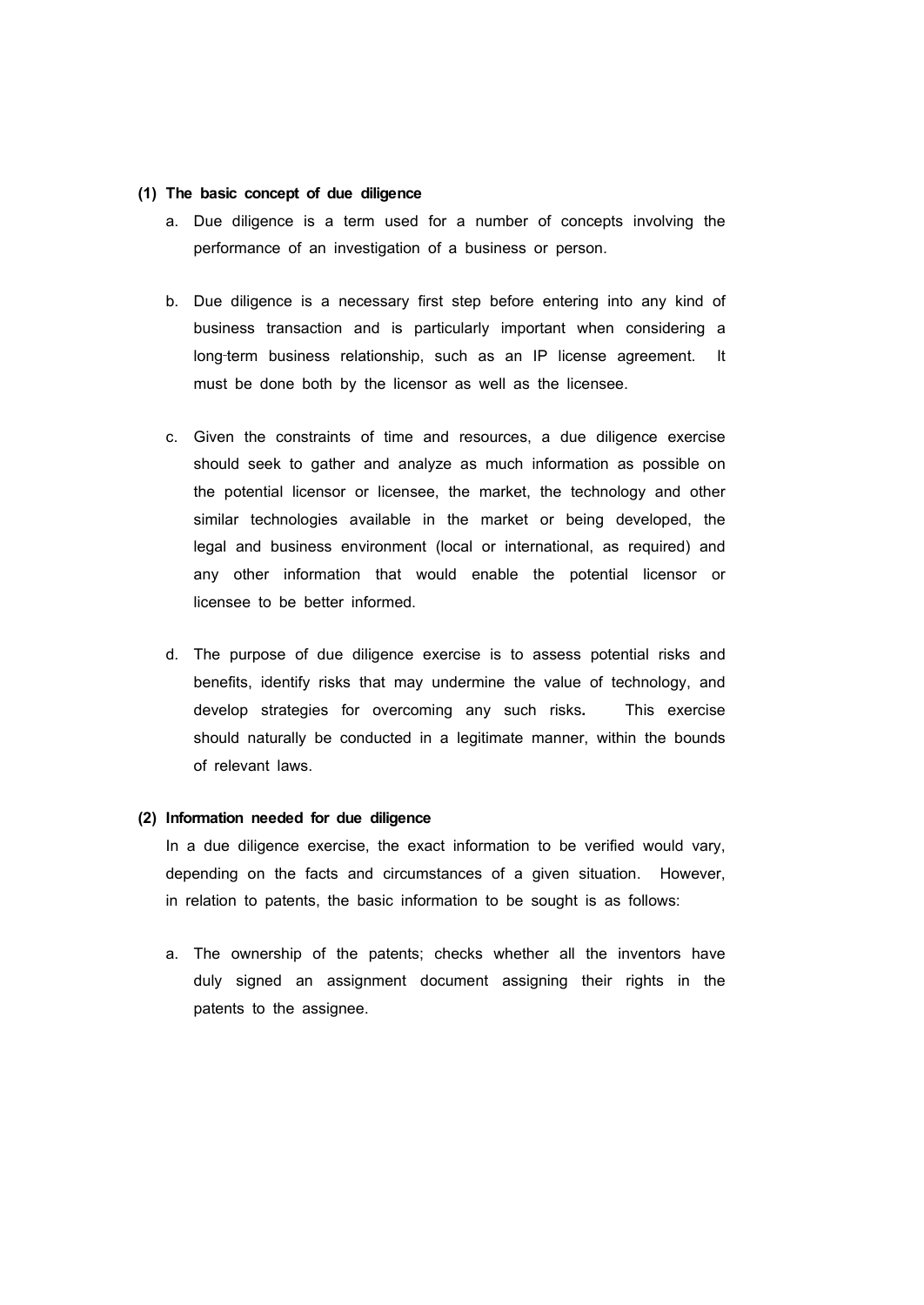- b. The validity and adequacy of the scope of the rights offered; a patent attorney has to analyze the claims of the patents or patent applications being licensed to determine the scope of the claims.
- c. Have all proper procedures been followed to ensure effective patent protection in all the relevant markets?
- d. The right to use the subject matter; are there any third parties claiming rights over the patents in question.
- e. Before licensing patents or patent applications from universities, a potential licensee should carefully consider the impact of government rights in the patented inventions.
- f. Can the patented technology perform as per expectations; for example, will it serve to reduce costs, improve performance or deliver other identifiable benefits?
- g. What is the economic or strategic value, in that, to what extent do the patents in question fit into and further the business objectives of the two parties to the proposed license agreement?
- h. Will other IP rights have to be acquired (for example, a blocking patent of a third party) to fully implement the patented technology in question; is there freedom to operate (FTO) or would one or more licenses to other patents be required too?
- i. It is important to develop alternatives to a negotiated deal. Consider strengths of the technology sought to be licensed versus competing technologies available in the market. Most parties, if they are aware that the other party "must" do the deal or the other party has limited alternatives, will seek to extract far more favorable terms.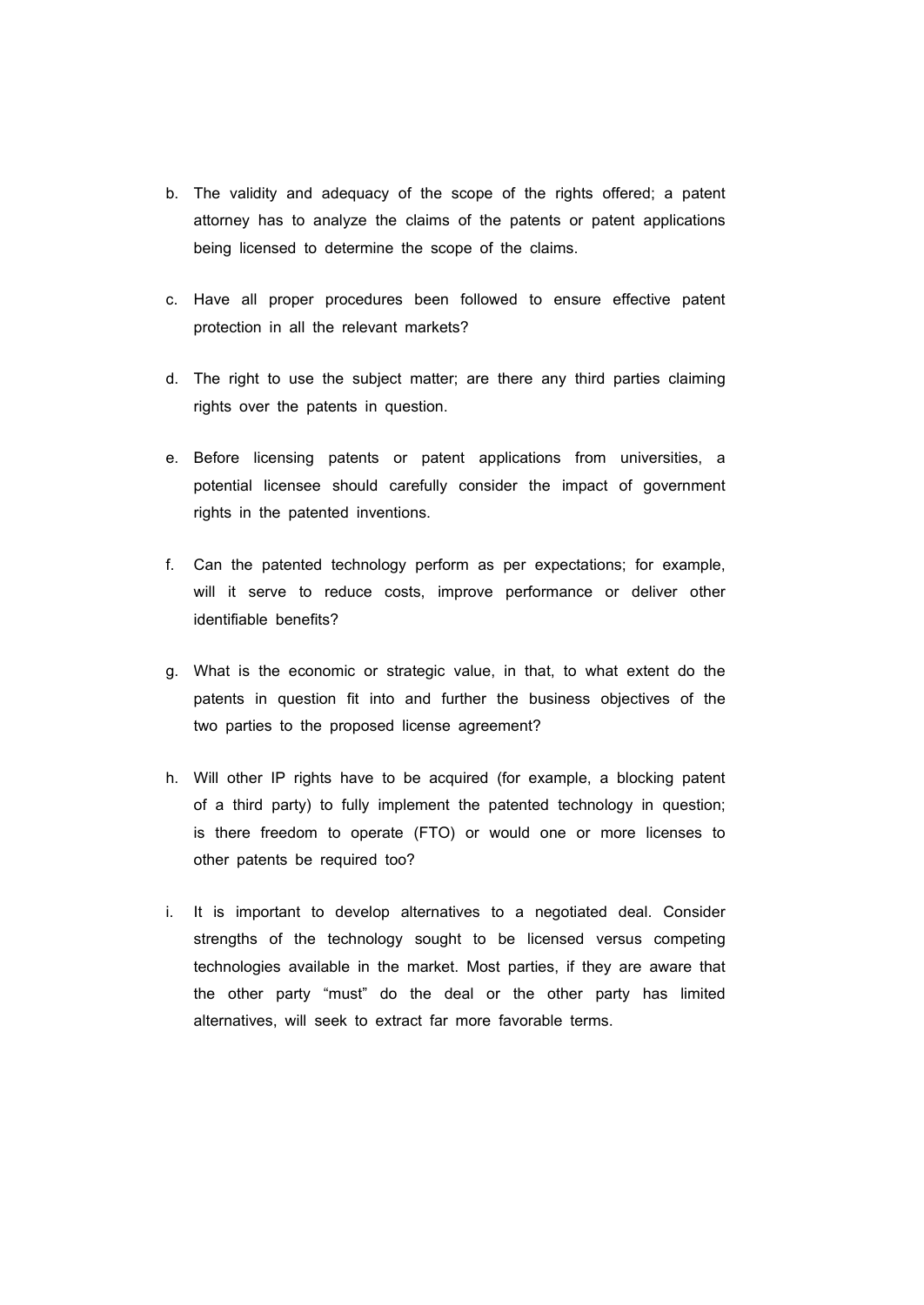### **More References 2**‐**1: The sources of information for licensing**

For obtaining information for licensing a range of sources can be usefully consulted. These will include the following:

- 1. Publicly available information of publicly-traded companies
- 2. Online and subscription database services for the relevant market or products
- 3. Trade publications
- 4. Trade and technology exhibitions, fairs and shows
- 5. Technology licensing offices of research-based universities and publicly‐funded research and development institutions
- 6. Relevant government ministries, departments and agencies
- 7. Professional and business magazines, journals and publications concerning the relevant products and markets
- 8. Professional and business associations
- 9. Technology exchange
- 10. Innovation centers
- 11. Patent information services

Depending on the particular field of interest and circumstances, a company will consult one or more of the above sources of information.

### **2. Valuation of technology**

### **(1) Limitation in valuation of technology**

a. Traditionally, the valuation of assets reflected their historical cost, as adjusted by depreciation, and their value was directly related to their expected profitability.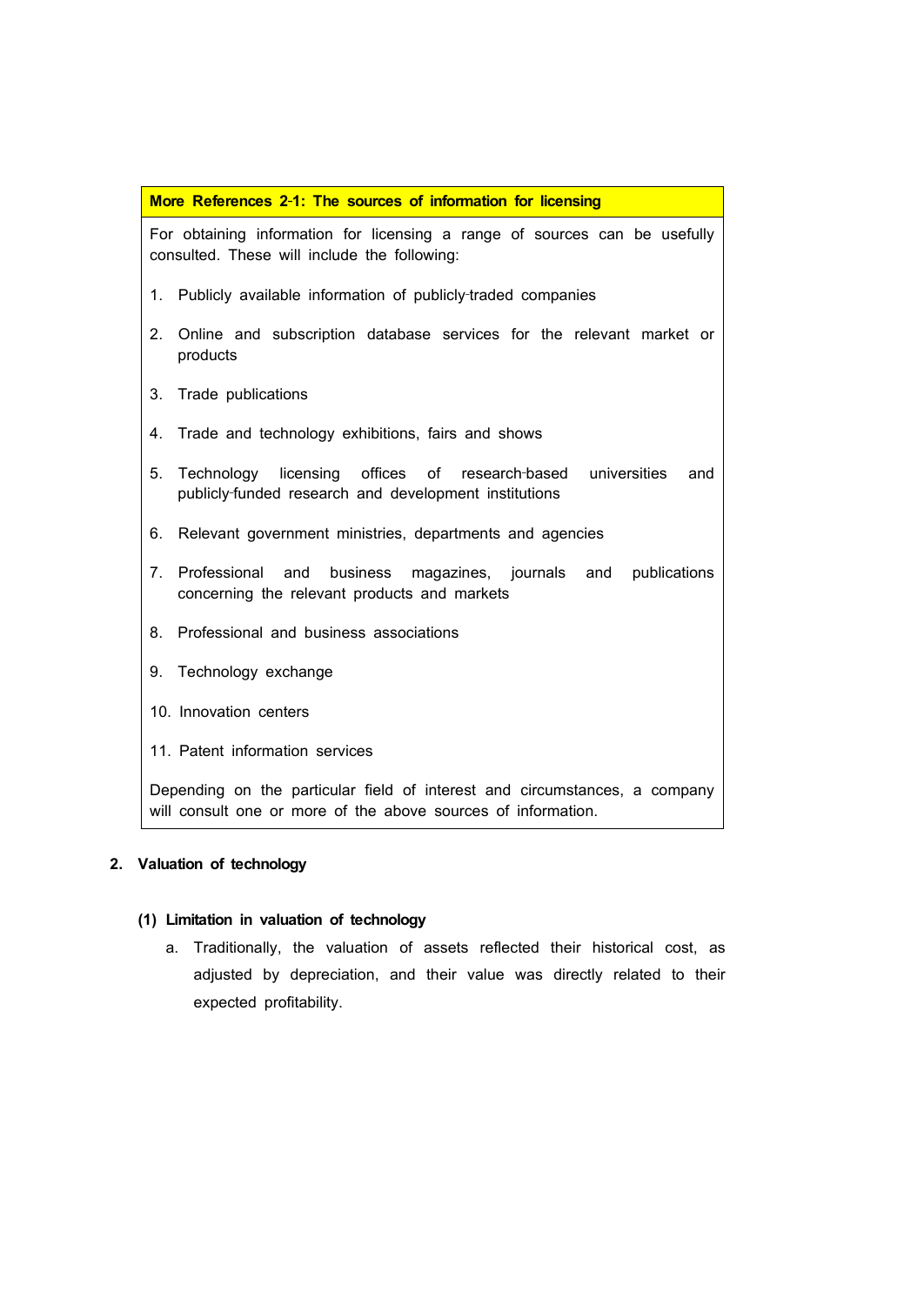- b. In recent years, however, this link is no longer automatically applicable as "new economy" companies generate earning seemingly unrelated to their fixed assets. This is happening, primarily, because of their use of intangible assets.
- c. An owner of an asset, a potential purchaser, a financier and an insurer, will each value a fixed asset differently, even though it is an identifiable asset which is measured in a common currency. It thus follows that valuing intangible assets is even more difficult, and even more subjective.

### **(2) Methods to value technology**

a. Cost Approach

The licensor's investment in the technology is represented by the costs associated with developing, protecting and commercializing the technology. These expenditures are known to the licensor and can reasonably be estimated by the potential licensee. They represent the base, or minimum that the licensor will want to recover, with interest.

b. Income Approach

The income approach to valuation involves making educated guesses (or more precise measures, if possible) as to the amount of income that the new technology will generate. The issue then is to determine the respective shares the parties should each have of the benefits and find a royalty formula that matches that calculation.

c. Market Approach

Sellers and purchasers of real estate and used cars know, or can readily ascertain, what other parties have agreed for similar houses and cars in the same area. It follows that comparable market transactions are a convenient and useful way of determining the value of an asset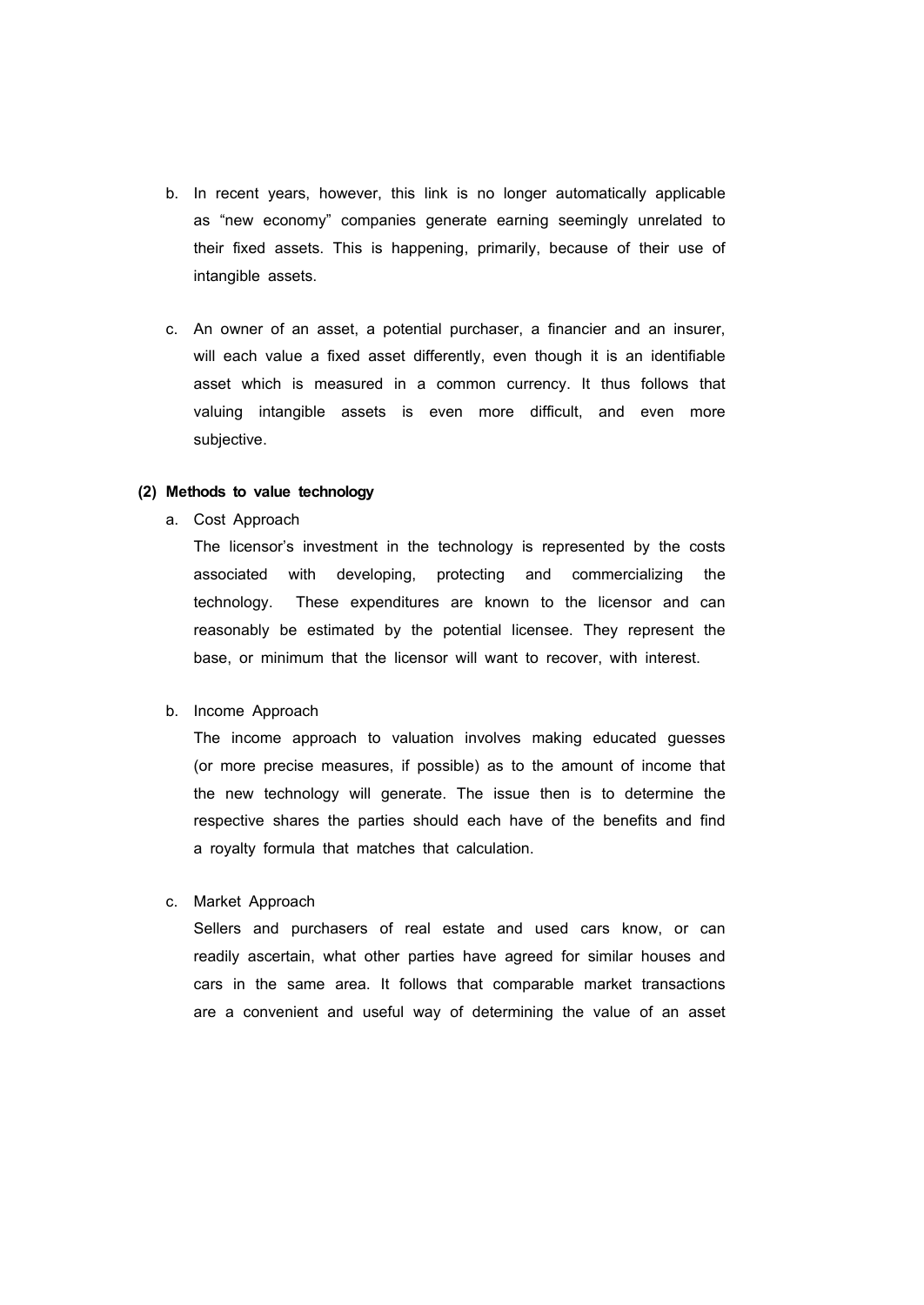in anticipation of negotiating a purchase or sale. The same approach is beneficial in licensing, though perhaps not as useful as desired because there will seldom be identical technology and intellectual property packages.

### **LEARNING POINT 3: Negotiating a license agreement**

### **1. Negotiation process**

Negotiating a technology licensing agreement is the art of reaching an agreement where the licensor grants and the licensee acquires the right to use the licensor's technology on specified terms and conditions. The objective is to set the basis for a mutually satisfactory and ultimately rewarding future relationship. That is, a "win‐win" outcome as opposed to a "win‐lose" outcome (which, in effect, is a "lose‐lose" outcome). The negotiation process involves four distinct phases: preparing, discussing, proposing and bargaining.

### **(1) The Preparation Phase**

This is probably the most important, in that it is almost impossible to recover from, or overcome, inadequate preparation. Preparation includes all that has been discussed thus far.

- a. Having gone through a preliminary analysis of its business objectives and decided that a licensing agreement would further that objective.
- b. Establishing a team consisting of experts from the financial, legal and technical areas. Their respective roles and responsibilities must be clarified and each team member must understand the overall objective.
- c. Preparing a summary of the key commercial issues to be covered in the license agreement and the position of the party on each such issue.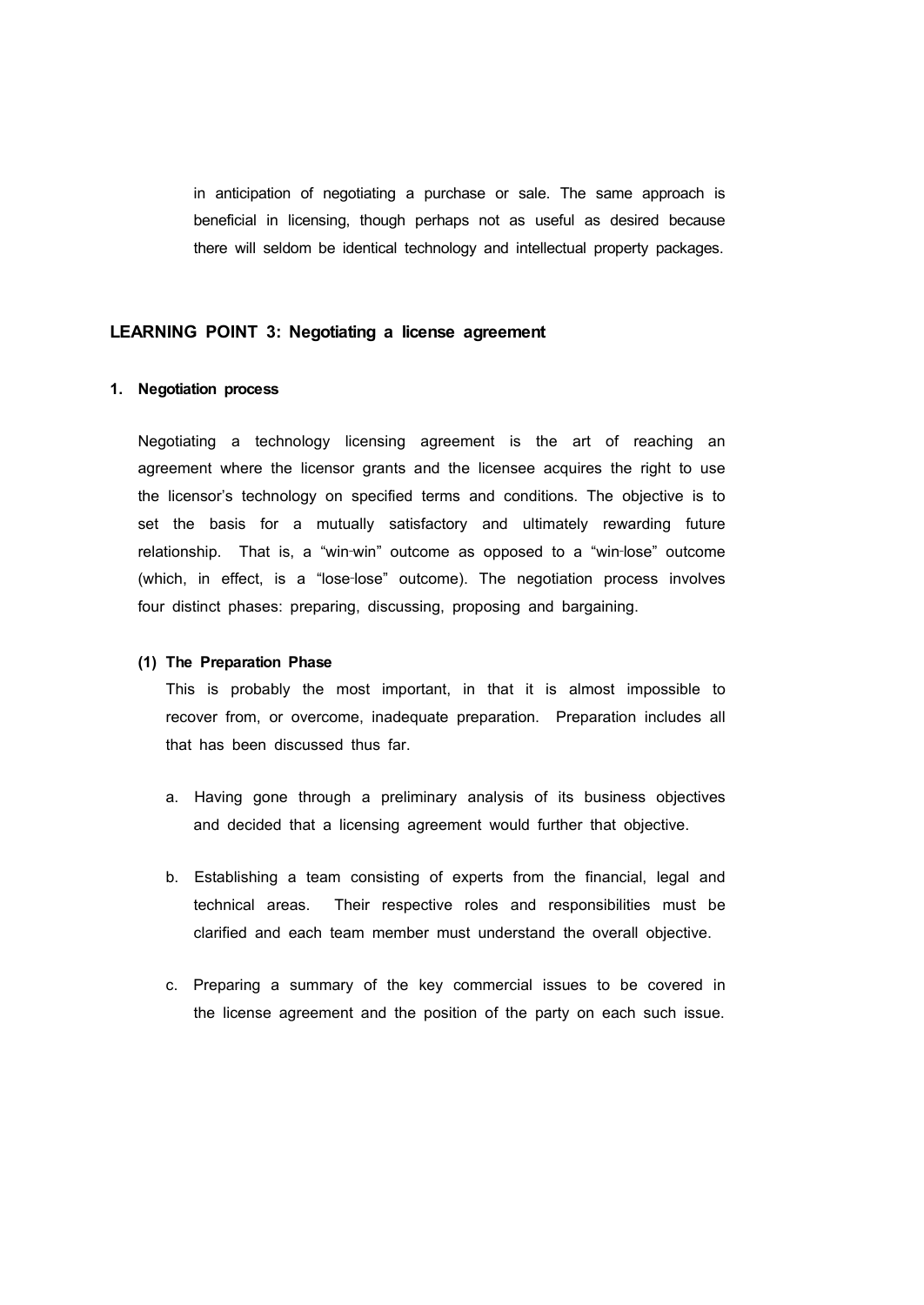### **(2) The Discussion Phase**

This is usually characterized by the licensor promoting the merits and the opportunities offered by its technology, and the potential licensee reviewing documentation and information under a confidentiality agreement.

### **(3) The Proposing Phase**

In the proposing phase, the parties are exploring the possible relationship and the principal commercial terms. Key questions are being asked, assumptions tested, strategic objectives established and boundaries identified.

### **(4) The Bargaining Phase**

In the bargaining phase, the question might become, "If we grant you an exclusive worldwide license, then you have to double the sum payable on signing the agreement", to which the licensee might respond "If we double the down‐payment, then one half is to be credited against the future royalties payable to you on our sales of Licensed Products."

### **More References 3**‐**1: NDA & LOI**

- 1. NDA (Non‐disclosure Agreements)
	- (1) It is important to keep in mind that it is not sufficient to enter a licensing negotiation based on pure trust as on many occasions the negotiations do not necessarily result in a final license agreement.
	- (2) To safeguard confidential information disclosed during negotiations it is standard practice to enter into a mutual non-disclosure agreement, also referred to as a confidentiality or secrecy agreement.
- 2. LOI (Letter of Intent)
	- (1) A Letter of Intent(LOI) or Memorandum of Understanding(MOU) is an interim agreement spelling out the understanding of the parties before a formal license agreement is signed.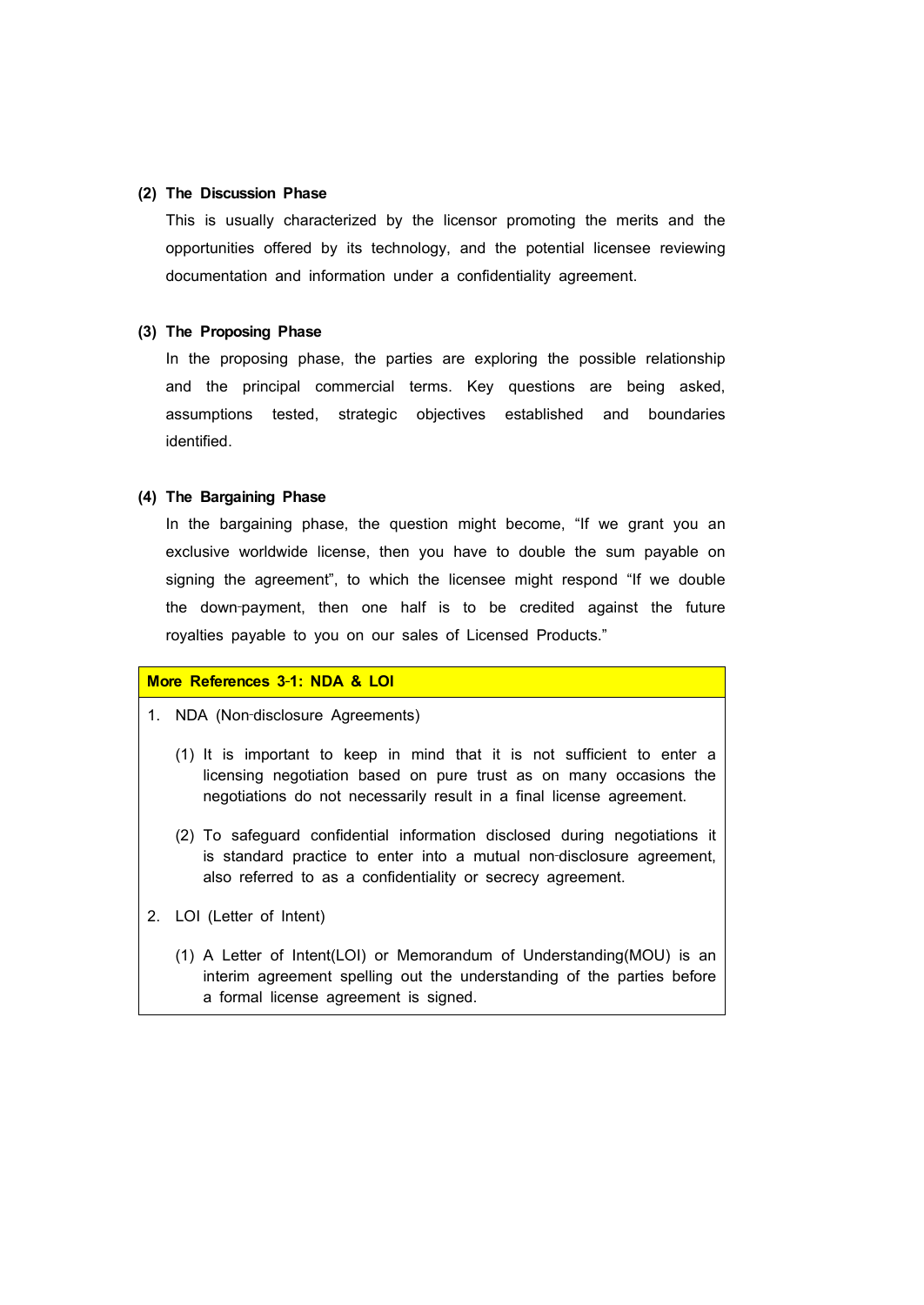(2) Such an agreement generally states that the parties have embarked on and intend to continue negotiations with the intention of concluding a license agreement.

In the absence of clear intention to that effect it would be for the courts of a particular country to determine, subject to the laws of that country, whether such an agreement is legally binding on the parties or not.

#### **2. The Guidelines of Negotiation**

Guidelines are the principles that aim to provide the negotiator with a practical framework for the conduct of a negotiation. They are not rules, which if transgressed must mean the negotiation is at an end. Rather, the failure to follow or achieve a guideline is intended to alert the negotiator to the need to have an understanding of the current position and perhaps the need for additional or different actions.

### **(1) The golden guidelines of negotiation**

a. Aim for a "win‐win" outcome

License agreements invariably involve long-term technical, commercial and personal relationships and, it follows, that for the agreement to be successful all parties need to be satisfied with the agreement reached. A dissatisfied party will often go to extreme lengths to redress a perceived injustice and, when this happens, the grief, for one if not both parties, is likely to well exceed all the previous benefits. After all, all agreement is not inevitable and, in such a case, the "win-win" outcome would have been for the parties not to reach an agreement.

b. Generate variables

Generating variables or creating different options is another guideline for successful negotiation. A variety of different solutions are possible in solving a problem or in arriving at a mutually acceptable agreement. All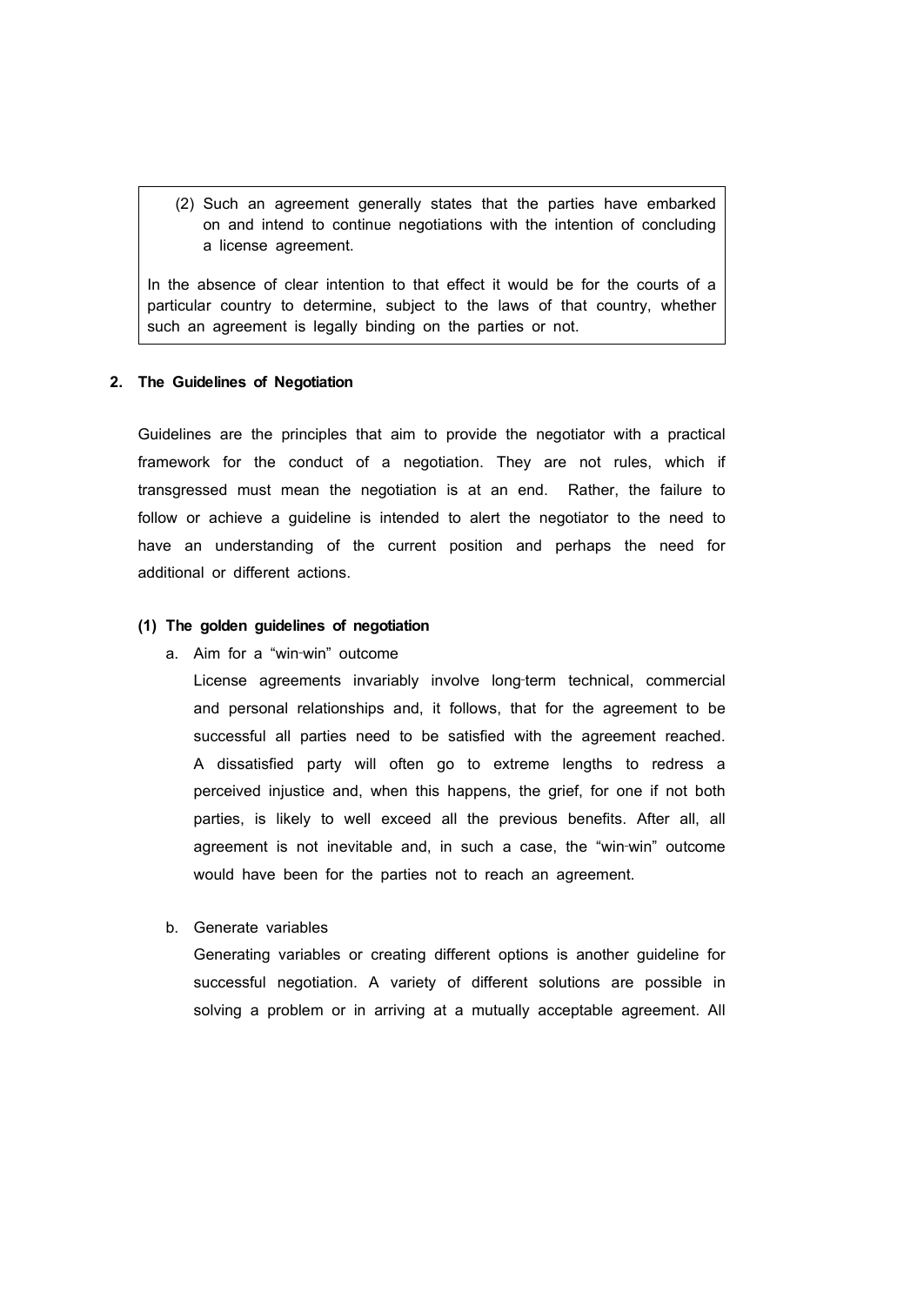of the key terms of the agreement are variables, and a little imagination can create additional variables, all of which can be creatively managed so as to arrive at an outcome that makes the parties feel that they have achieved an agreement that meets their respective business objectives.

c. If … Then guideline

If …. Then guideline is otherwise known as the *Never Give Unless You Get* guideline. It is too easy for the inexperienced negotiator to agree to a proposal, and to then make a separate proposal – and be surprised when it is rejected. The negotiator has the power and the chance to explore and to link the issues and so achieve a better outcome. For example, "If we grant you an exclusive worldwide license, then you have to double the sum payable on signing the agreement."

d. Establish the maximum (or best) position, and the minimum (or worst) position in respect of each issue.

This is part of preparing for the negotiation and identifying and ranking the issues of importance to oneself, as well as anticipating those likely to be important to the other. This does not automatically mean that, if in the negotiation a minimum position is not being achieved, the negotiator should discontinue negotiations. Rather, being a guideline and not a rule, it requires the negotiator to be satisfied that, in agreeing to a position that is less than the minimum, there are good reasons. Perhaps new information has changed the minimum position which was established prior to the meeting. Or, on another issue the negotiator has achieved an outcome better than the maximum, and so overall and on balance the negotiator can accept a less than optimal outcome on this issue. Or this issue is not that important to the negotiator, and/or it can be justified because it is the last issue and overall agreement can now be reached.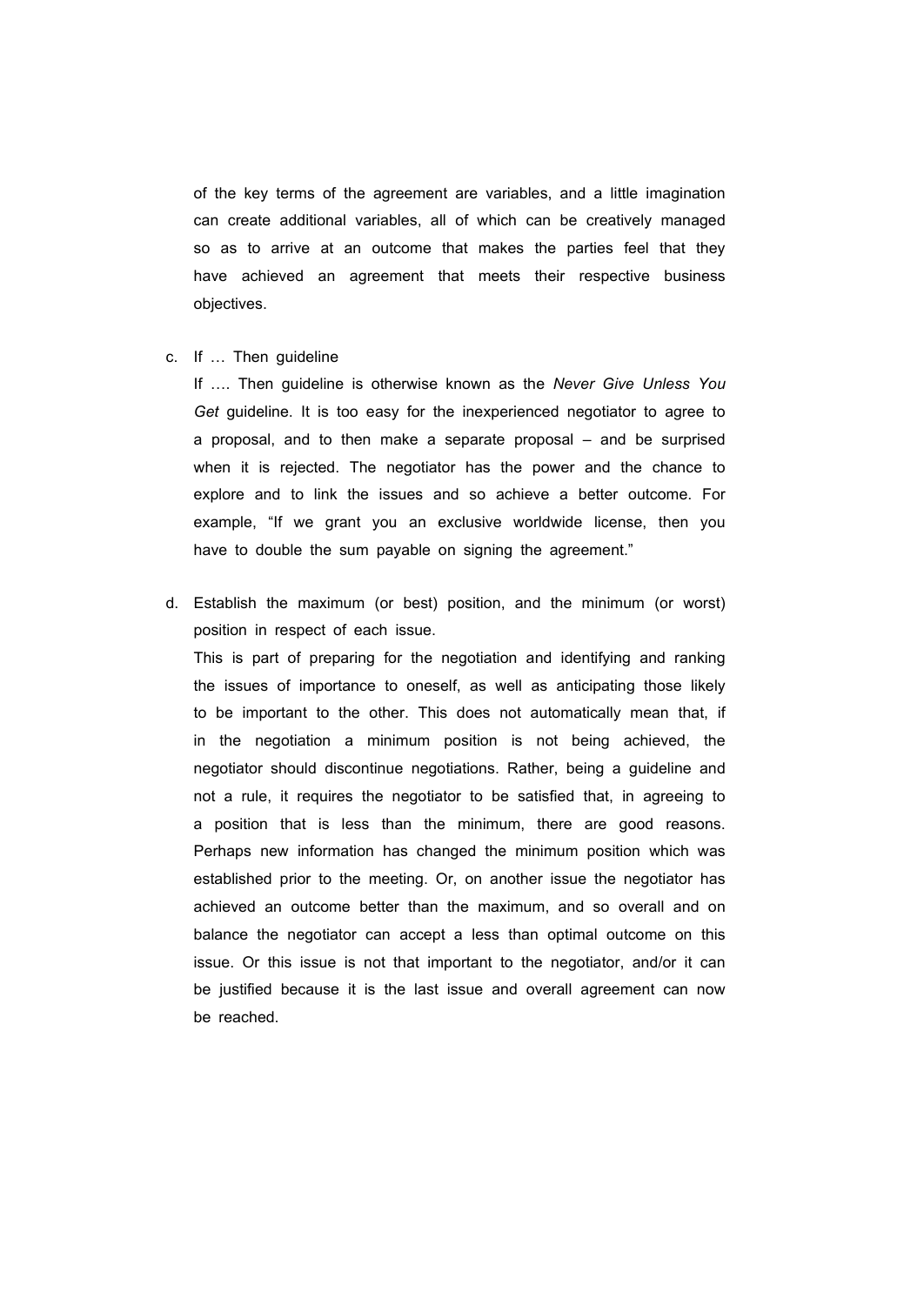e. Aim high, but protect your credibility

This is relevant to the previous guideline, and reflects that it is possible to accept a lesser position whereas the converse (to increase an offer) is usually impossible. If the official price for a new Mercedes Benz is \$50,000 and a customer offers \$35,000, it would be only a moment before the sales person was talking to the next customer. It is all very well to aim high, but not so high that the offer is not realistic and, in fact, jeopardizes, if not destroys, the customer's credibility. Rather, the customer might agree to pay \$45,000, and then proceed to negotiate for the first year's services to be free, for the warranty to be extended by a year, for the radio/CD system to be upgraded, for a tow bar to be installed, and so on.

- f. Trade variables that are cheap for you but valuable to the other party This is the best outcome. The independent engineer's report on the second hand-Mercedes being purchased shows that repairs of up to \$10,000 may be necessary. The customer might offer to proceed with the purchase if the repairs are carried out, and the garage might agree to do this because the mechanics have little work on hand and spare parts are few and are at wholesale prices. This is the best variable of all – it is valuable to one party but is cheap for the other party.
- g. Everything is negotiable and you don't get the deal you deserve; that you get the deal you negotiate. Nothing is cast in stone.

### **(2) What should be avoided and what should be encouraged**

- a. The followings are to be avoided:
	- Loss of credibility
	- **Surprises**
	- Arguing or threatening
	- Underestimating the opponent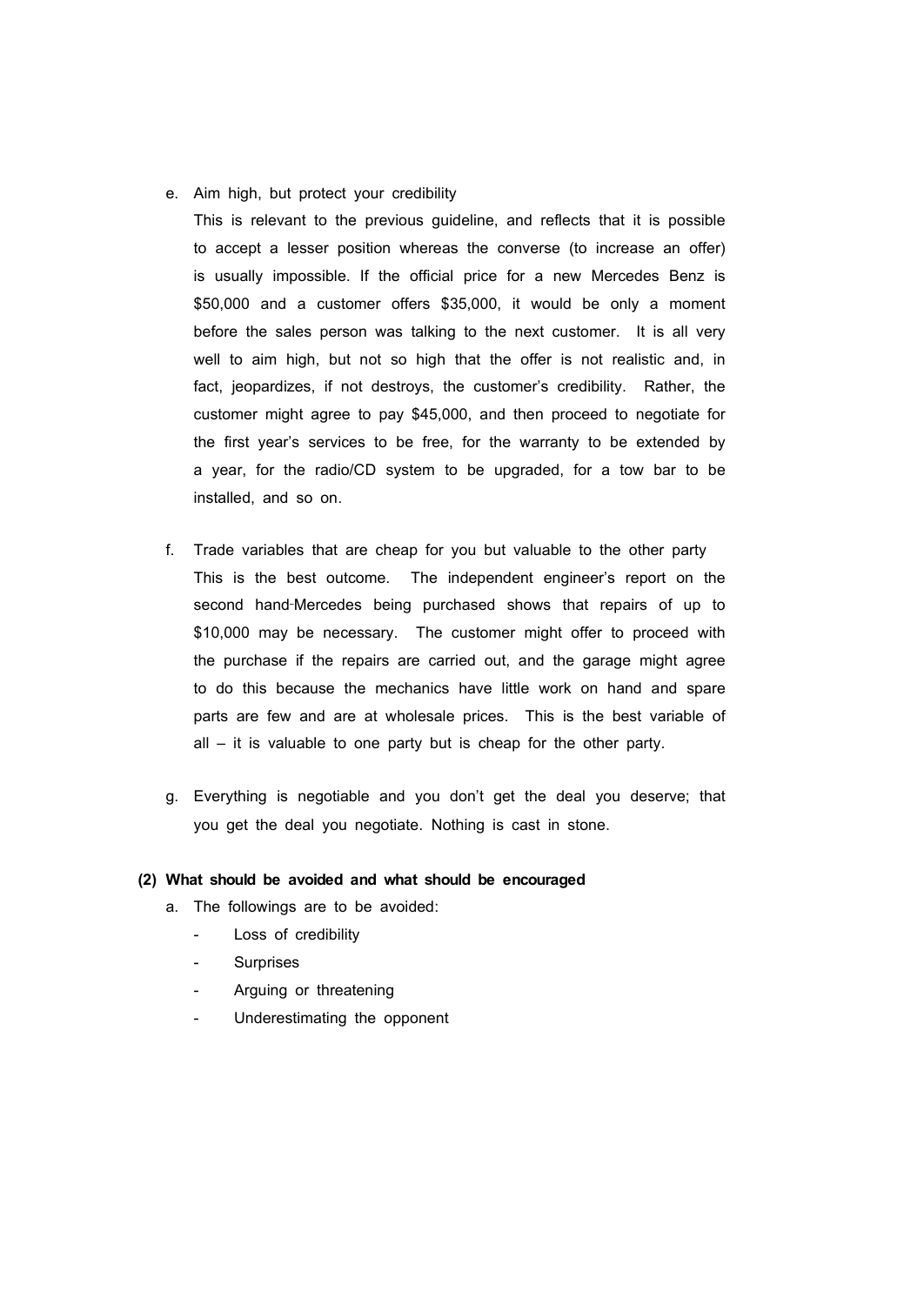- Haggling
- Negotiating against yourself
- Lack of preparation
- b. The followings are encouraged:
	- Rationality: Even if they are acting emotionally, balance emotions with reason
	- Understanding: Even if they misunderstand us, try to understand them
	- Communication: Even if they are not listening, consult them before deciding on matters that affect them
	- Reliability: Even if they are trying to deceive us, neither trust them nor deceive them but be reliable
	- Non-coercive modes of influence: Even if they are trying to coerce us, neither yield to that coercion nor try to coerce them but be open to persuasion and try to persuade them
	- Acceptance: Even if they reject us and our concerns as unworthy of their consideration, accept them as worthy of our consideration, care about them and be open to learning from them.

### **LEARNING POINT 4: Overview of a license agreement**

### **1. Characteristics of a license agreement**

**(1) A license agreement is the outcome of a business strategy and the start of a business relationship**

The parties clearly understand each other's business objectives, and appreciate that there is a mutual need to ensure that the licensing agreement is successful.

**(2) A license agreement is a contract.**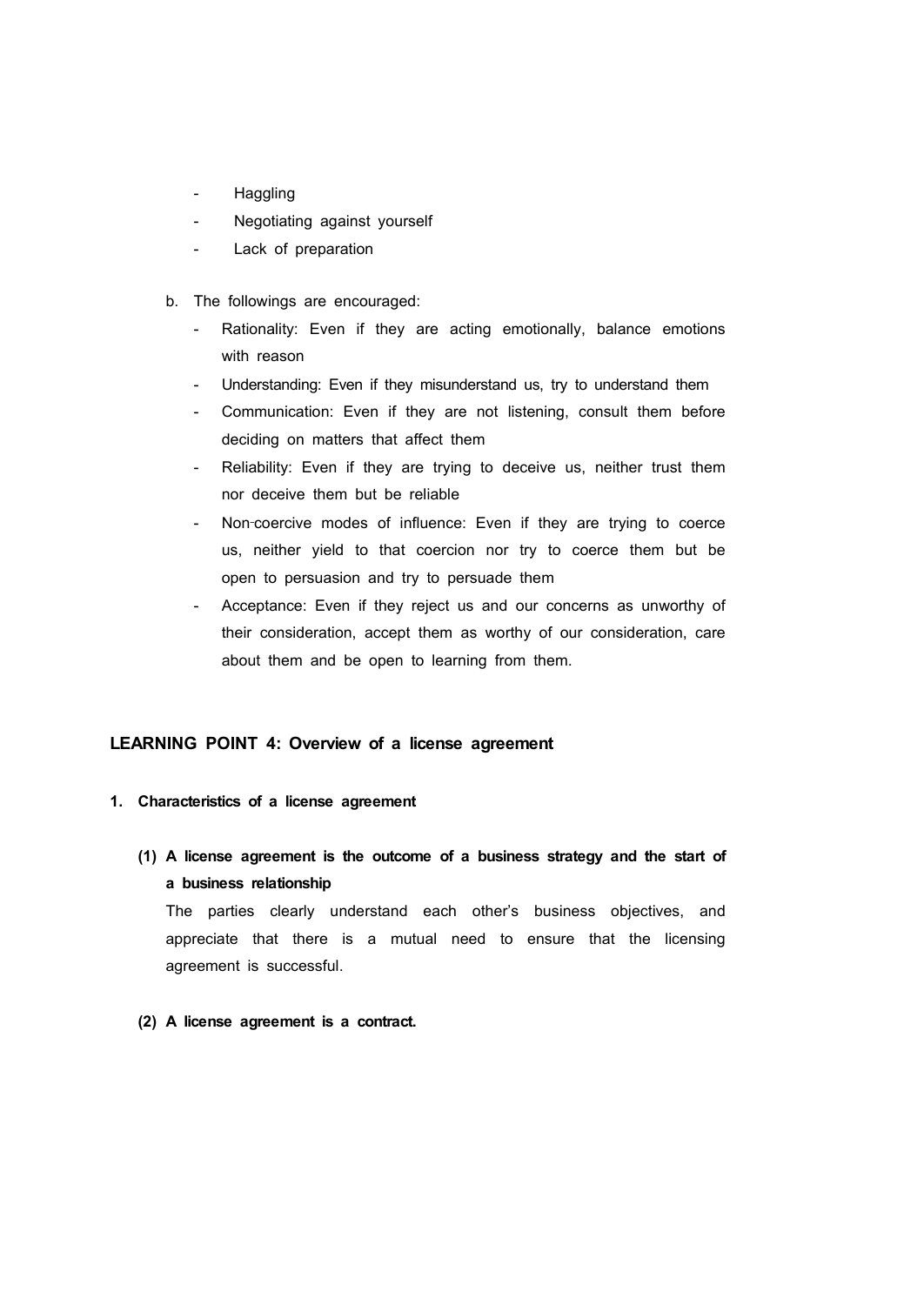Meeting the legal requirements for a binding and enforceable contract is essential.

**(3) Absence of any prohibition in a license agreement cannot be interpreted as a permission to do the omitted act.** Don't assume that a license is transferable or assignable, sub-licensable or

encompasses a specific right/scope, simply because it does not expressly restrict the same.

**(4) While licensing depends on the existence of proprietary rights there may be other important related issues.**

Those related issues may be covered by other kinds of agreements such as agreements dealing with research and development, consulting and training, investment, manufacturing, distribution, sales, and so on.

**More References 4**‐**1: The factors that influence the royalty rate** The following factors influence the royalty rate that may be established: 1. Market Size 2. Competition 3. Product Development Stage 4. Patent Strength 5. Unique vs. Common Technology 6. Manufacturing Rights 7. Exclusive vs. Non‐Exclusive 8. Worldwide vs. Regional Licenses 9. Deal Structure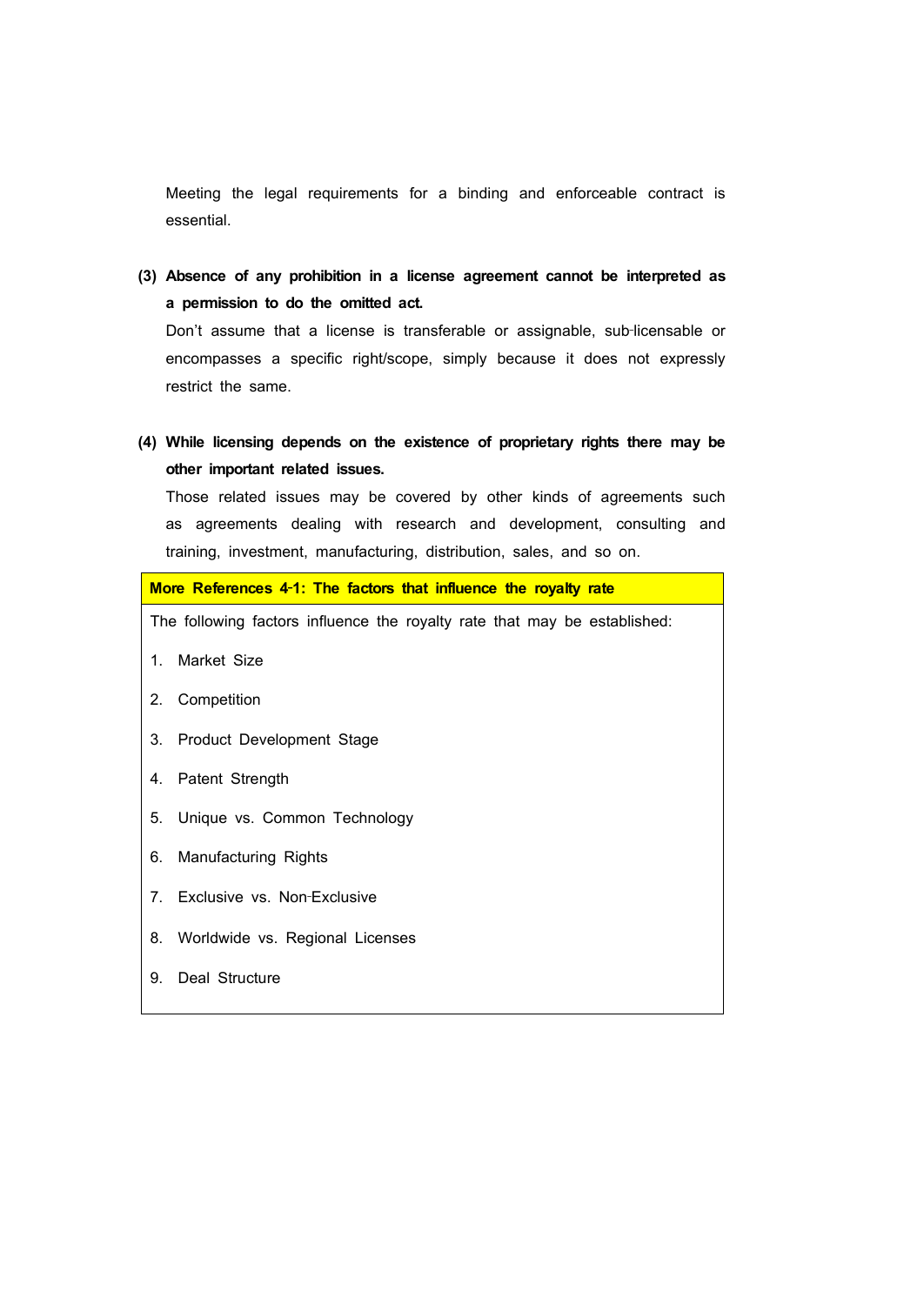10. Prevailing royalty rates in that particular industry technology (ballpark range)

#### **2. Issues in a license agreement**

#### **(1) Main issues in a license agreement**

a. Identification of the Parties

The Agreement should be made between the party who has the right to grant the license and the party who will be exercising that license. It must be clear as to who the licensor and who the licensee is. Additional details, including the addresses for each of the parties, the jurisdiction of incorporation (for corporate entities) and the effective date of the Agreement, may also be included in the identification section of the Agreement.

### b. Definitions

The definition clause is the dictionary for the Agreement. As far as possible, each definition should be self‐contained. There are three minimum terms that must be defined in a patent license.

- Licensed patents, any confidential information and know how, meaning "those that are subject of a license"
- Licensed products, meaning "those that may be produced, used, offered for sale, sold or imported by the licensee under the terms of the license"
- Territory, meaning the geographical territory "where the product may be used"

### c. Subject Matter

It is crucial to be clear about the scope of a license, as the license grant forms the heart of the deal. It must be clear as to what is being licensed. For example, "the licensed subject matter" shall mean:

Intellectual property rights: The "Intellectual Property Rights" shall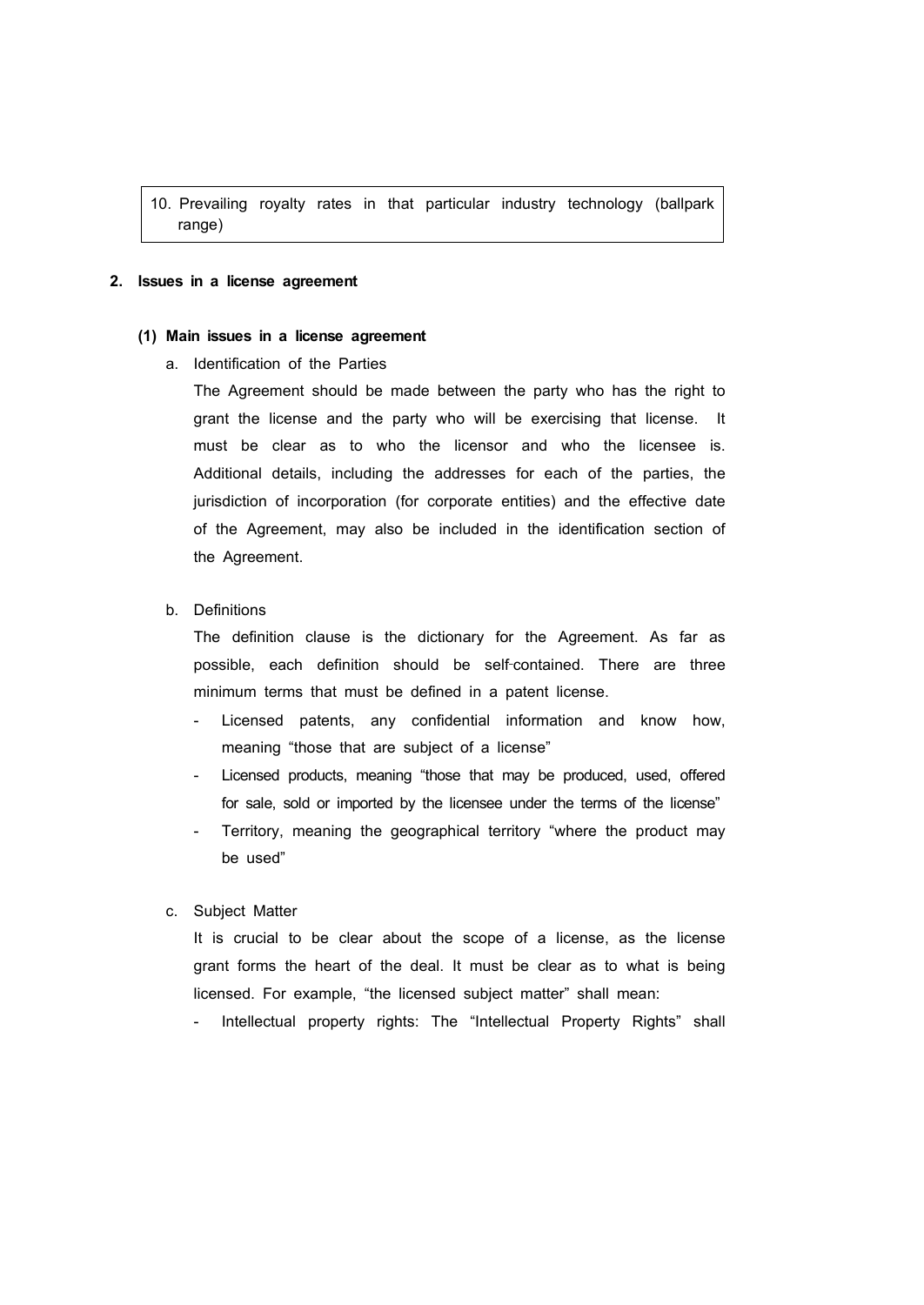mean all rights owned or otherwise held by Company X in, to or under patents or patent applications, whether domestic or foreign, and all divisions, continuations and continuation-in-part of any patent applications, and all patents which may issue from any patent applications, and all reissues, reexaminations, and extensions of patents, relating to Company X's technology.

Technology rights: The "Technology Rights" shall mean all rights owned or otherwise controlled by Company X in, to or under technical information, know how, process, procedure, composition, device, method, formula, protocol, technique, software, design, drawing or data relating to the technology of Company X, which are not covered by Intellectual Property Rights, but which are necessary for the practice and full utilization of inventions at any time disclosed or claimed under the Intellectual Property Rights.

#### d. Extent and scope of the licensed rights

A license could be exclusive, sole or non-exclusive. A non-exclusive license, where the licensee is one of several licensees with whom the licensor has entered into agreements for the use and exploitation of the technology, is the preferred option of most licensors. By spreading the risks and rewards to several licensees, the licensor does not depend on the success of one licensee. He can maintain a better control over the technology and, by virtue of the fact that several licensees are using and exploiting the technology in several markets and perhaps in a variety of products, the technology is given a chance to further evolve and develop.

e. Field of use

The Licensee may be limited to distributing and selling the technology to a particular class of customers (such as airlines), commercializing the technology within a specific industry or industry segment (such as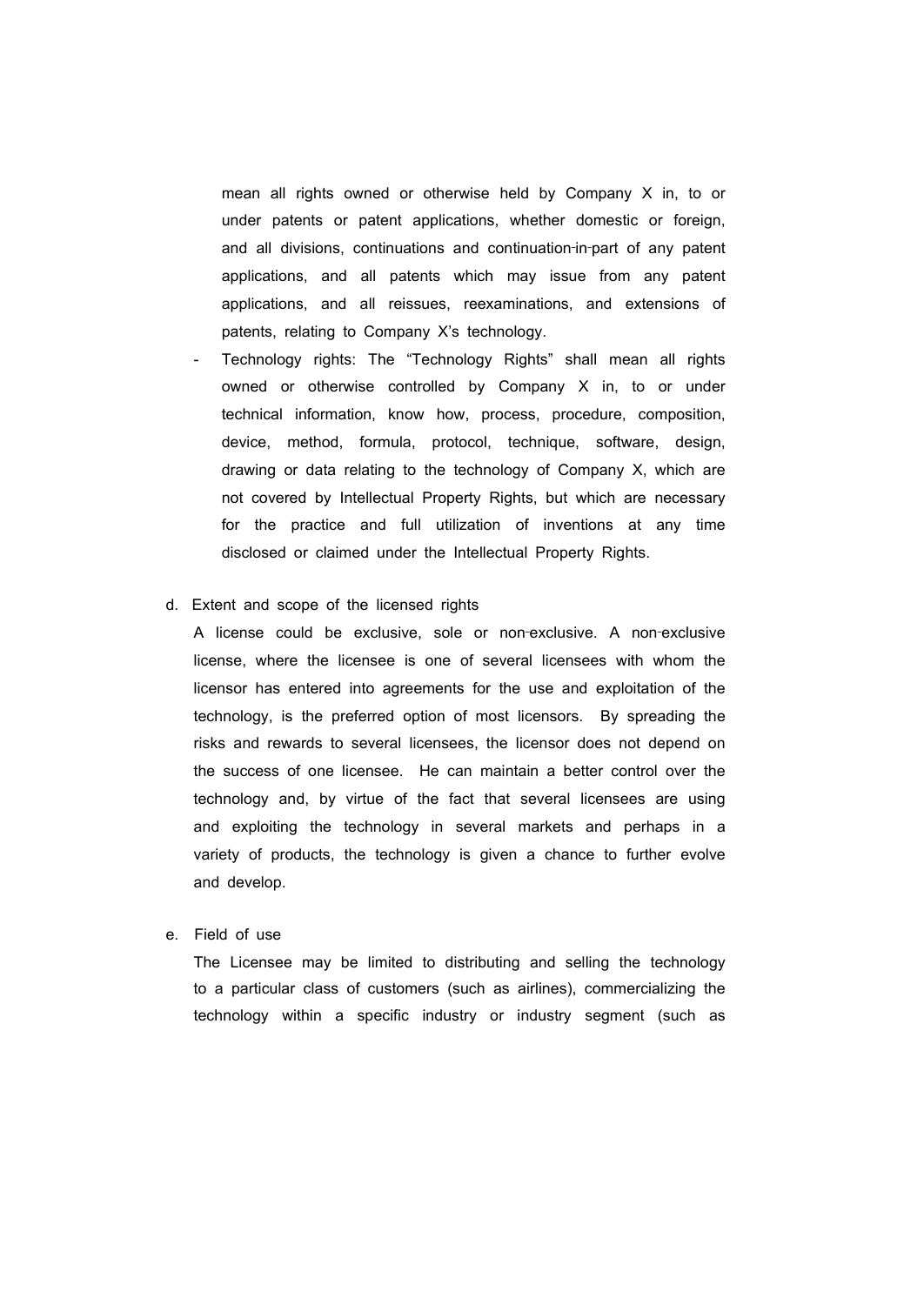computer software), or using it for a particular purpose (such as research or incorporation into some other product or process).

f. Territory

The license may be limited to a particular geographic territory. For example, worldwide rights could be granted, or the rights could be for specific countries or even specific parts of countries (such as a state or region of a country). What is appropriate will be influenced by what the licensor is able to offer in terms of rights and what the licensee is able to take advantage of in a particular territory or region.

#### g. Technical assistance

Depending on the kind of technology being transferred, there is often an agreement to provide the licensee with technical assistance in the form of documentation, data and expertise.

h. License fees

Payments to the licensor for the acquisition and use of technology are usually classified as lump sums and royalties, and many agreements contain both types of payment.

- Lump sums: Lump sums are payable on the happening of a particular event. There may be one sum only, payable on signing the agreement. If there were no further payments, this would be considered a fully‐paid‐up license.
- Royalties: Royalties are regular payments to the licensor, which reflect the use of the technology by the licensee. As they link use with a monetary amount they can be a good reflection of the value of the technology to the licensee and, accordingly, royalties are the most usual type of payment in license agreements.

### **(2) The other issues in a license agreement**

a. Effective date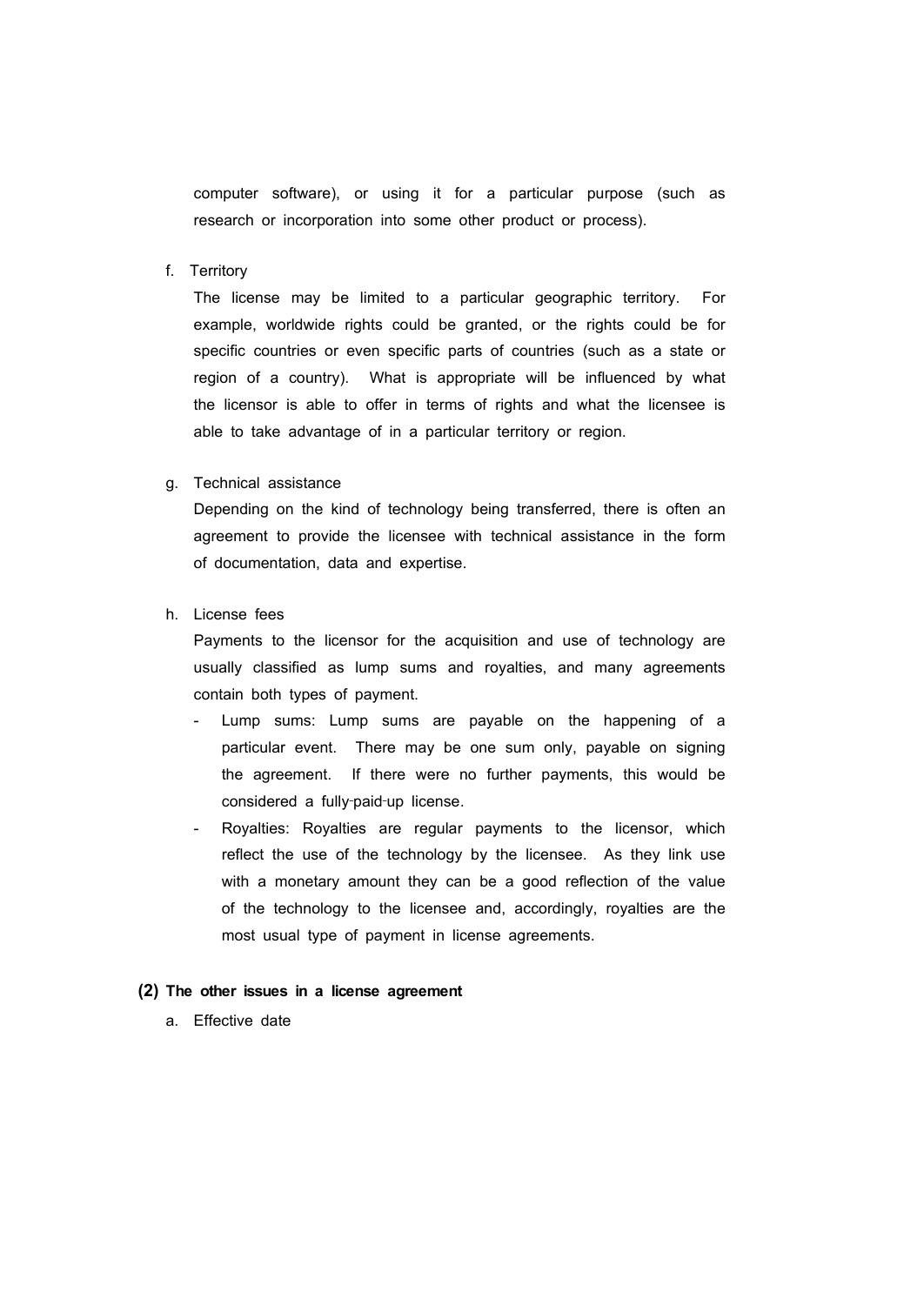Where foreign government approvals are required for a license agreement, the licensor's position will be protected by a condition precedent providing that the license will not come into effect until the license is approved in the form agreed between the parties. In this case, the licensor will not have lost his bargaining position in the event that changes are required in the license agreement, which favor the licensee.

#### b. Recitals

Properly drafted recitals are very useful for explaining the context and background of the license, and may assist in the interpretation of the Agreement.

c. Sub‐license

The licensee, particularly an exclusive licensee, may wish to have the right to grant sub-licenses in its territory. If so, this needs to be specifically negotiated and stated in the agreement. The sub-license issues may include:

- To whom Licensee may sub-license
- What rights are sub-licensable and where
- What level of control Licensor wants over sub-licensees
- Whether prior written approval of the Licensor is required for granting of any sub-licenses, the choice of a sub-license, and the conditions upon which such sub-licenses may be granted; for example, the extent to which the terms of the sub-license should accord with those of the head license agreement.
- Whether or not the sub-license comes to an end when the head license is terminated or expires for any reason.
- d. Improvements

When dealing with improvements, also known as versions, enhancements, and new models, it is important to define what is an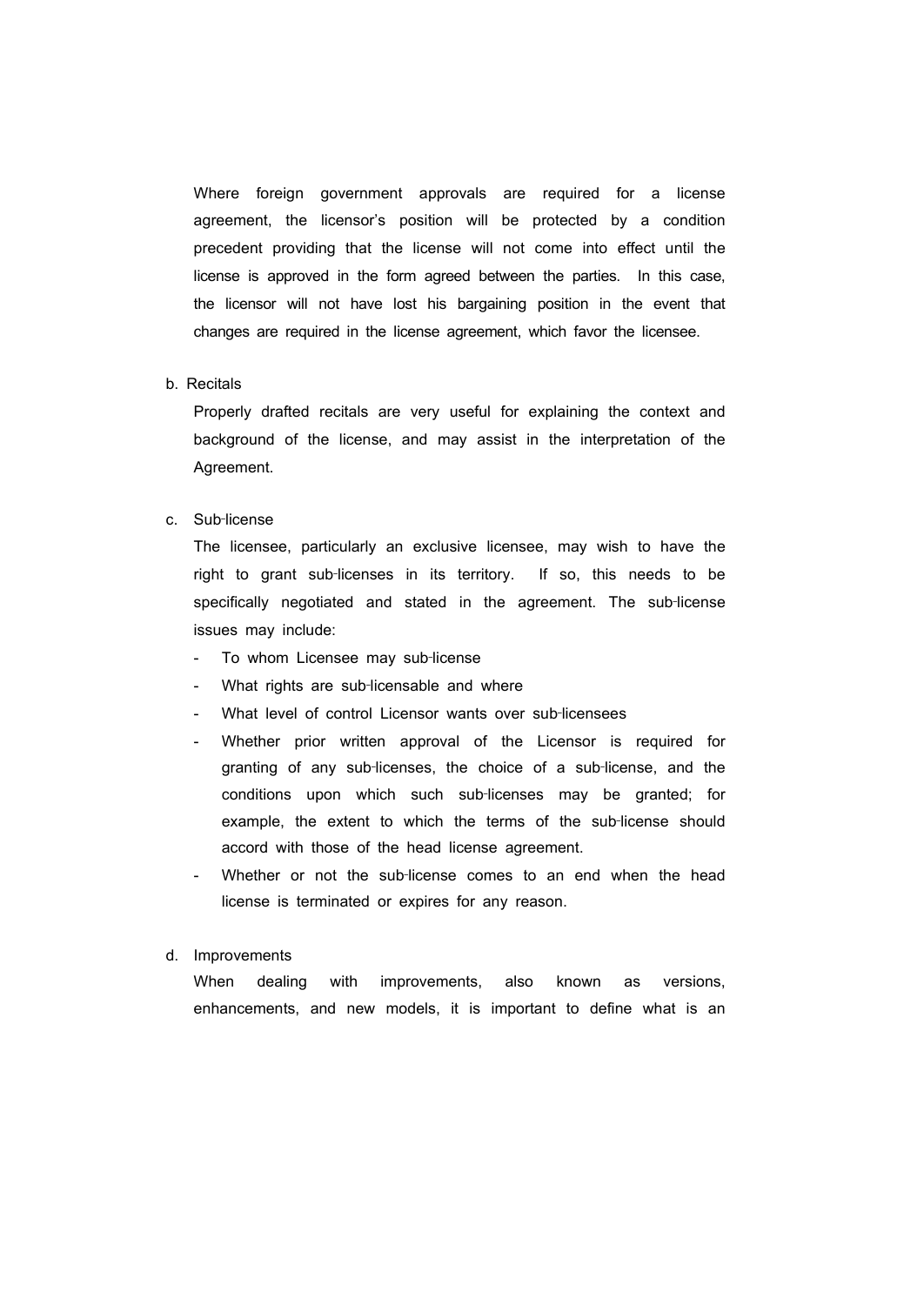improvement and, therefore, covered by the license, and what is a new technology or new intellectual property.

e. Most favored licensee

Where the license is non exclusive, the licensee may wish to include in the agreement a most favored licensee clause which in effect ensures that in the event that the licensor grants another licensee terms that are more favorable, then, by virtue of this clause, the present licensee would be entitled to terms as favorable as had been granted to the other licensee. In granting such a provision there should be clarity as to what is meant by "more favorable terms."

f. Best efforts

A paragraph stating that the licensee will use its best efforts to exploit the licensed technology is common in both exclusive and non‐exclusive licenses. It would be desirable for the parties to agree on the meaning of best efforts, and what may constitute best efforts in terms of specific steps to be taken by the licensee.

#### g. Transferability of rights

A provision typically used in a license agreement states that the license shall ensure to the benefit of and be binding on the successors, assigns or other legal representatives of the parties. It is to be noted, however, that use of language of this type is uncertain in terms of its effect and could perhaps be in conflict with other provisions of the agreement that attempt to specify the assignability or lack of assignability of the license granted and the rights pertaining thereto.

h. Royalty stacking

The concept of royalty stacking arises from the risk that multiple patents may affect a single product. Royalty stacking arises when, in order to take a product to market, the developer of the product takes licenses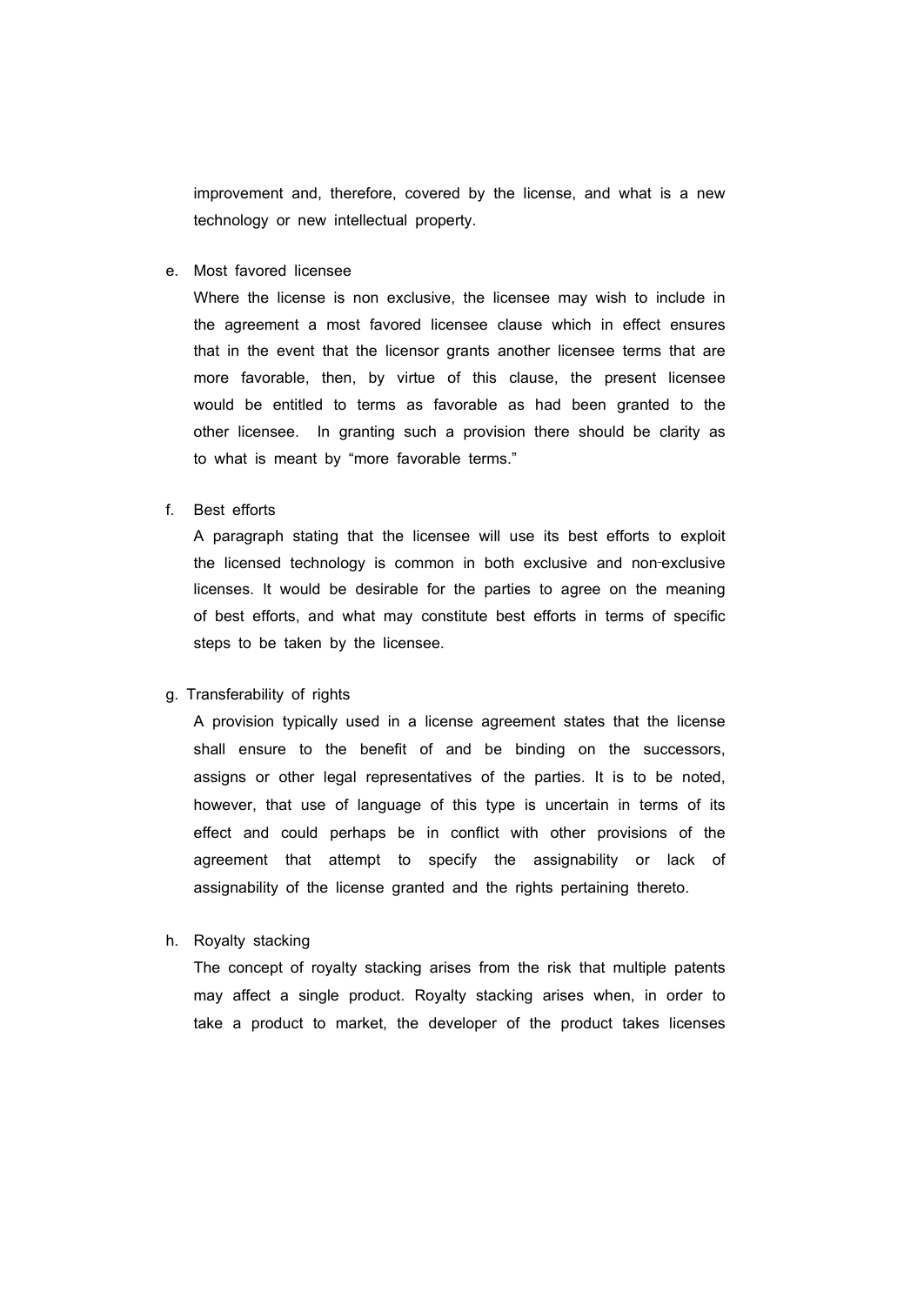from all of the owners of the patents which affect the final product. When the royalty payments are added together, the licensee may find itself with a non‐profitable product. Hence it has become quite usual for licensees to insist on including anti‐stacking provisions in license agreements. A typical anti-stacking provision states that the royalty rate payable to the licensor will be reduced if the licensee is obliged to enter into licenses with third parties in relation to the product. Such a provision can lead to a disparity between the expectations of the licensor as to the royalty it will receive from the licensee and the actual royalty the licensee is contractually obliged to pay.

#### i. Restrictions on payments under local law

The issue of exchange control restrictions and other local regulations that may affect the transfer of funds and therefore the remittance of royalties should be addressed by the parties and suitable solution be found at the time of the negotiation.

### j. Inflation

The issue of inflation is effectively provided for where the royalty rate is expressed as a percentage of sales. Where, however, the royalty is a specific amount in a specified currency, it is usually reviewed regularly, say, annually or every two years, and adjusted, if the national law so permits, in accordance with an agreed consumer, manufacturing or other local index. Adjustments can also be made to lump sums payable on the happening of an event where, in particular, the occurrence of the event is distant and uncertain.

### k. Financial administration

The financial administration provisions of the license agreement include obligations on the licensee to keep accounts and records, to report the results and pay the consequent royalties. The royalty reports, which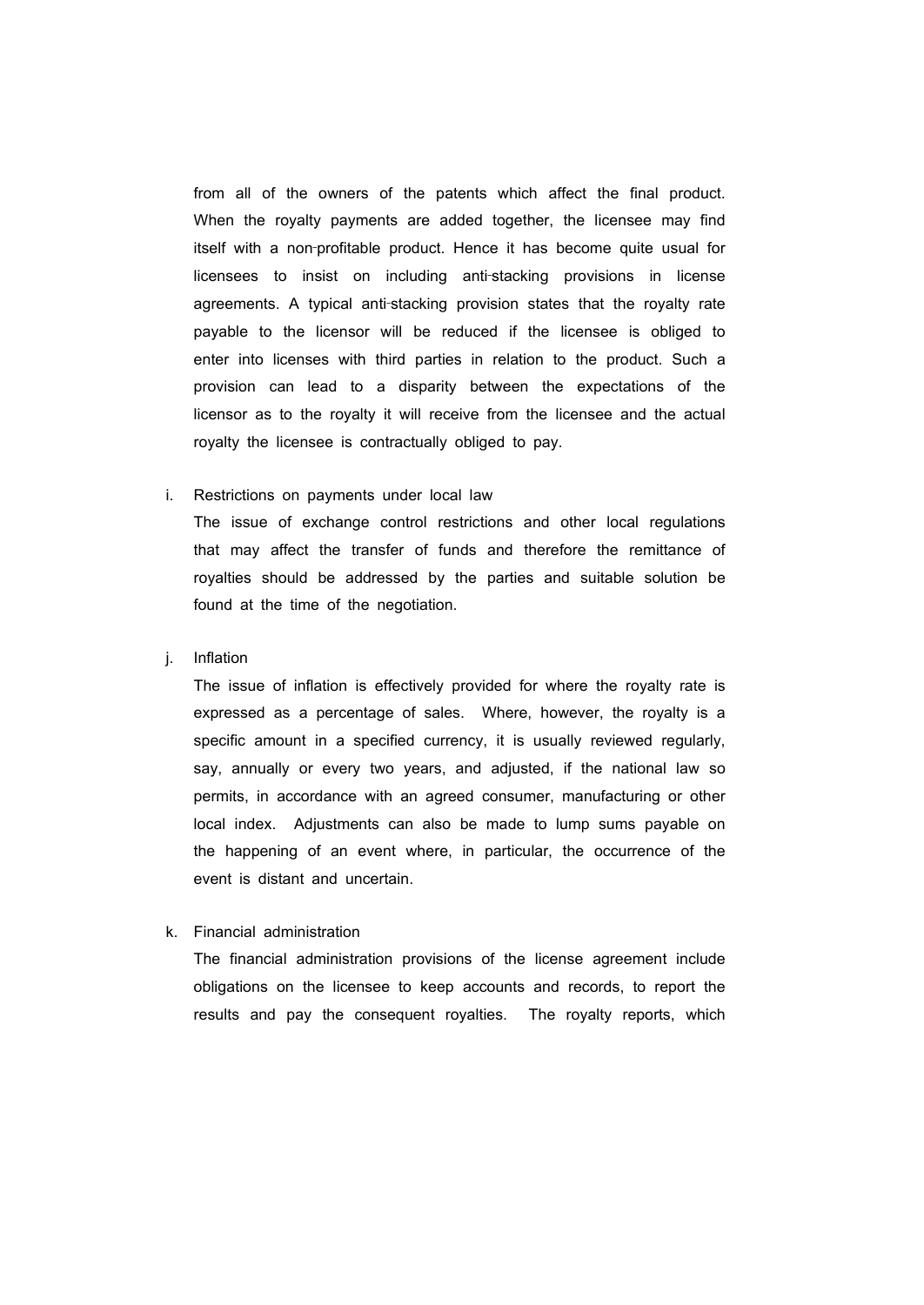might be required once, twice, or four times a year, might need to be certified by the licensee's chief financial officer or auditor.

l. Infringement

When all or part of the technology has the benefit of patent or other intellectual property protection, it is important to provide for what will happen if there is any infringement. There are two situations where infringement could occur.

The first infringement situation

The first is where a third party is using the protected technology but does not have a license. Here the licensee is facing competition and is likely to be at a financial disadvantage as the infringing competitor is not paying royalties.

- The second infringement situation The second infringement situation is where a third party claims that the licensee is using technology in respect of which the third party has obtained protection. In this situation, the licensee may be faced with the prospect of not being able to continue to use all or some part of the licensed technology.
- m. Product liability

Product liability can have important financial consequences. The risk is that there might be injury or damage, to person or property, arising from a licensed product that is defective. The need is to identify the source of a potential defect and to assign responsibility accordingly.

### n. Representations and warranties

Representations and warranties are statements or assurances about a matter or position relevant to the license agreement. One important distinction is that a representation is not usually a term of the agreement, whereas a warranty is a contractual term, the breach of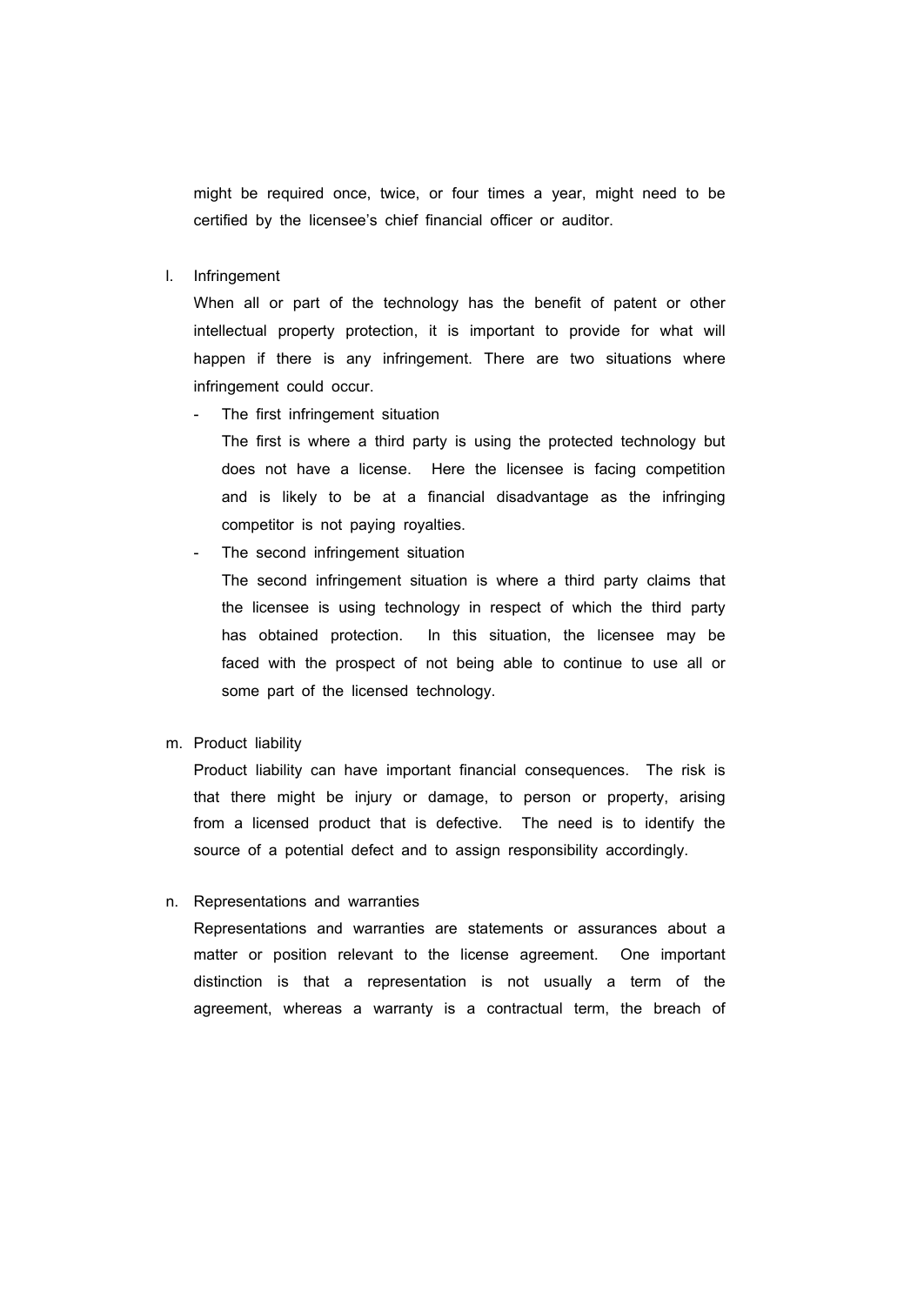which could entitle the injured party to terminate the agreement and sue for damages. A warranty is an assurance or promise in a contract, the breach of which may give rise to a claim for damages. It is essentially a minor term of a contract. Typical examples of representations and warranties include:<br>- The licensor owns the technology and has the right and authority to

- grant the license.
- The licensed material (e.g. text, software, and/or documentation) is original and has not been copied.
- To the best of the licensor's knowledge and belief, the licensed patents are valid and are not being infringed by any third party.
- o. Licensor and Licensee obligations

The licensor is expected to take, for example, in a patent and know how agreement, all necessary action to transfer the technology and assist the licensee to commence commercial production. Similarly, the licensee is expected to successfully manufacture and market the licensed product in the territory.

p. Taxes

It should be made clear in the Agreement who is to absorb and pay relevant taxes, including any applicable sales, customs and excise, or withholding taxes. Withholding taxes are of particular concern in international licensing arrangements. If one party is obligated to assume responsibility for withholding taxes, the Agreement usually includes a provision which requires the other party to provide reasonable assistance in respect of any possible refunds.

q. Waiver

A waiver clause in a license agreement means that a party does not lose its rights because it does not enforce those rights. Thus, if a licensor was entitled to give notice of termination due to nonpayment of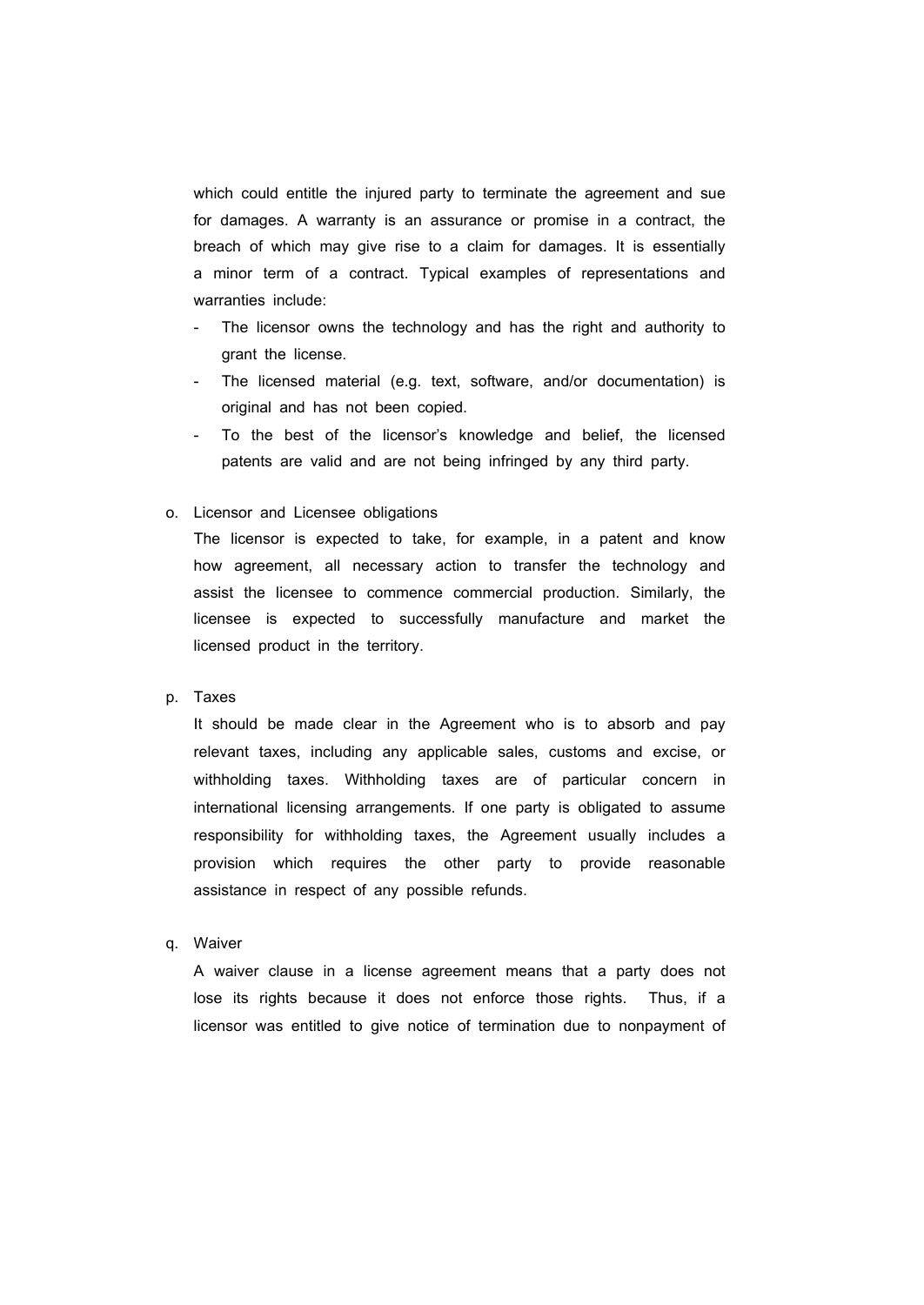royalties, but overlooked or ignored the breach, the licensor could still give notice in respect of another breach of that obligation. The waiver clause in effect prevents the application of the legal concept of estoppels, i.e. the earlier tolerance or oversight does not prevent the licensor from subsequently enforcing its rights.

#### r. Force Majeure

A force majeure clause in a license agreement addresses intervening circumstances beyond the control of a party, which prevent that party from carrying out its obligations. War, strikes and fire are the types of occurrences envisaged, and the benefit of the clause is that the time to carry out an obligation may be delayed until the *force majeure*  circumstance ceases or is removed.

### s. Anti-competitive practices

When entering into a licensing agreement it is important to keep in mind that if certain business practices are incorporated, the agreement may, depending on the national laws of the country or countries in question, be considered illegal if tantamount to being anti-competitive. Some examples of practices that may be considered unlawful depending on the particular circumstances of the agreement are obliging a licensee to accept certain products or services in addition to the proprietary technology (tie‐in, bundling), prohibiting the licensee from dealing with certain enterprises, attempting to fix the prices of products incorporating the licensed technology, territorial restrictions, cross licensing and patent pooling.

#### t. Government regulations

When considering entering into a licensing agreement with a foreign partner it is important to verify the existence of various government regulations that may affect it. For example, most countries would at least require the registration of a licensing agreement with the relevant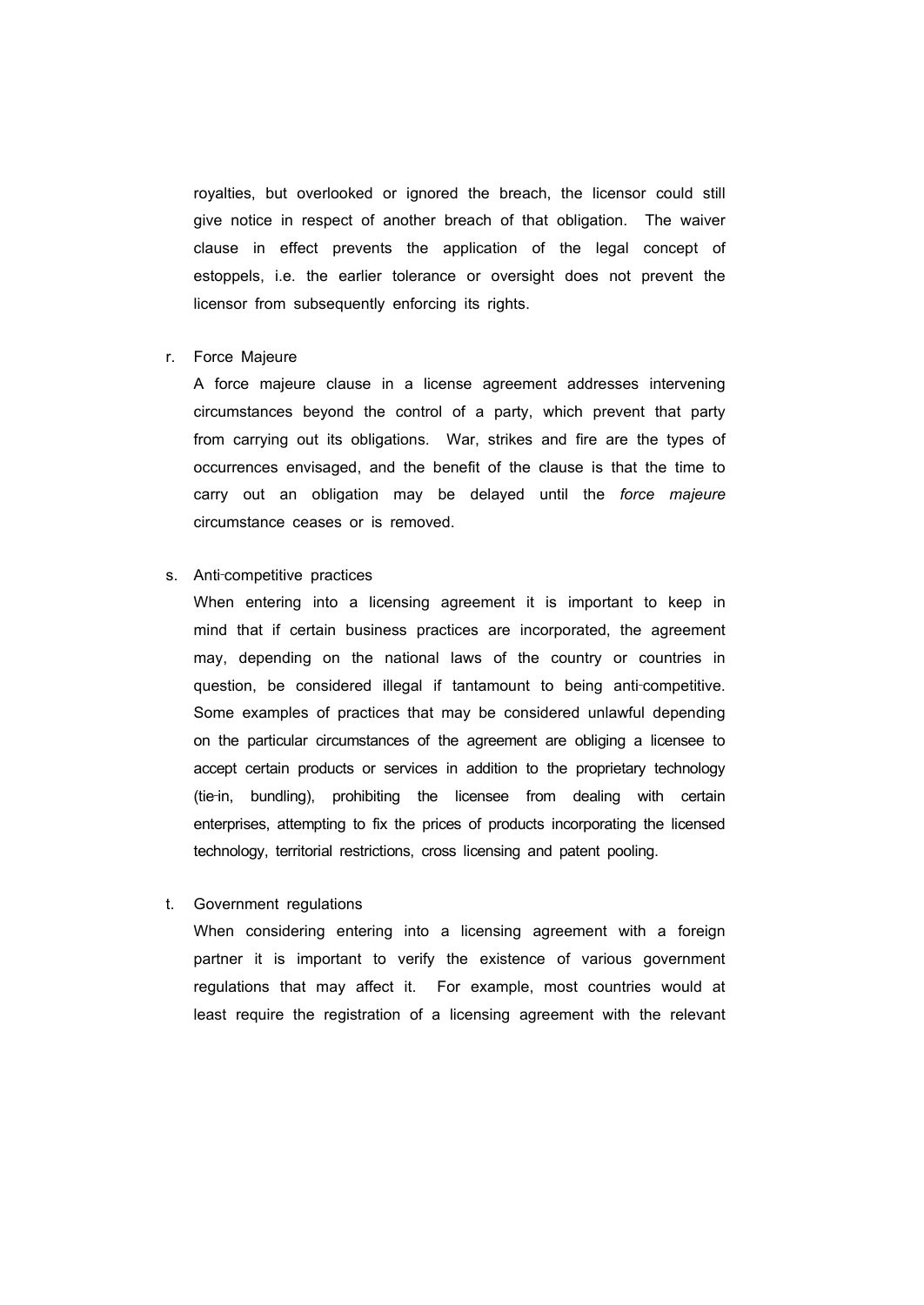authorities in that country but there may, in addition, be an approval process that must be followed for engaging in that kind of activity in that country. In the licensor's own country there may be regulations that restrict or make conditional the dealing with certain technologies for security or other reasons.

#### u. Disputes

When negotiating the license agreement, parties should be aware that disputes might arise and provide means for resolving them. Built in flexibility for amendments should provide means for resolution at first resort. Failing which, mechanisms for dispute resolution must be provided for. When drafting dispute resolution clauses, parties can draw from several options. Traditionally, parties have often agreed to resolve disputes through litigation in a specified domestic court. Increasingly, however, parties opt for alternative dispute resolution (ADR) procedures, such as arbitration and mediation, or mediation followed by arbitration.

#### **<Advantages of ADR procedures>**

- *A single procedure*. Through ADR procedures, the parties can agree to resolve in a single procedure a dispute involving intellectual property rights that are protected in a number of different countries, thereby avoiding the expense and complexity of multi-jurisdictional litigation, and the risk of inconsistent results.
- Party autonomy. Because of its private nature, ADR procedures afford parties the opportunity to exercise greater control over the way their dispute is resolved than would be the case in court litigation.
- *Neutrality*. ADR procedures can be neutral to the law, language and institutional culture of the parties, thereby avoiding any home court advantage that one of the parties may enjoy in court-based litigation, where familiarity with the applicable law and local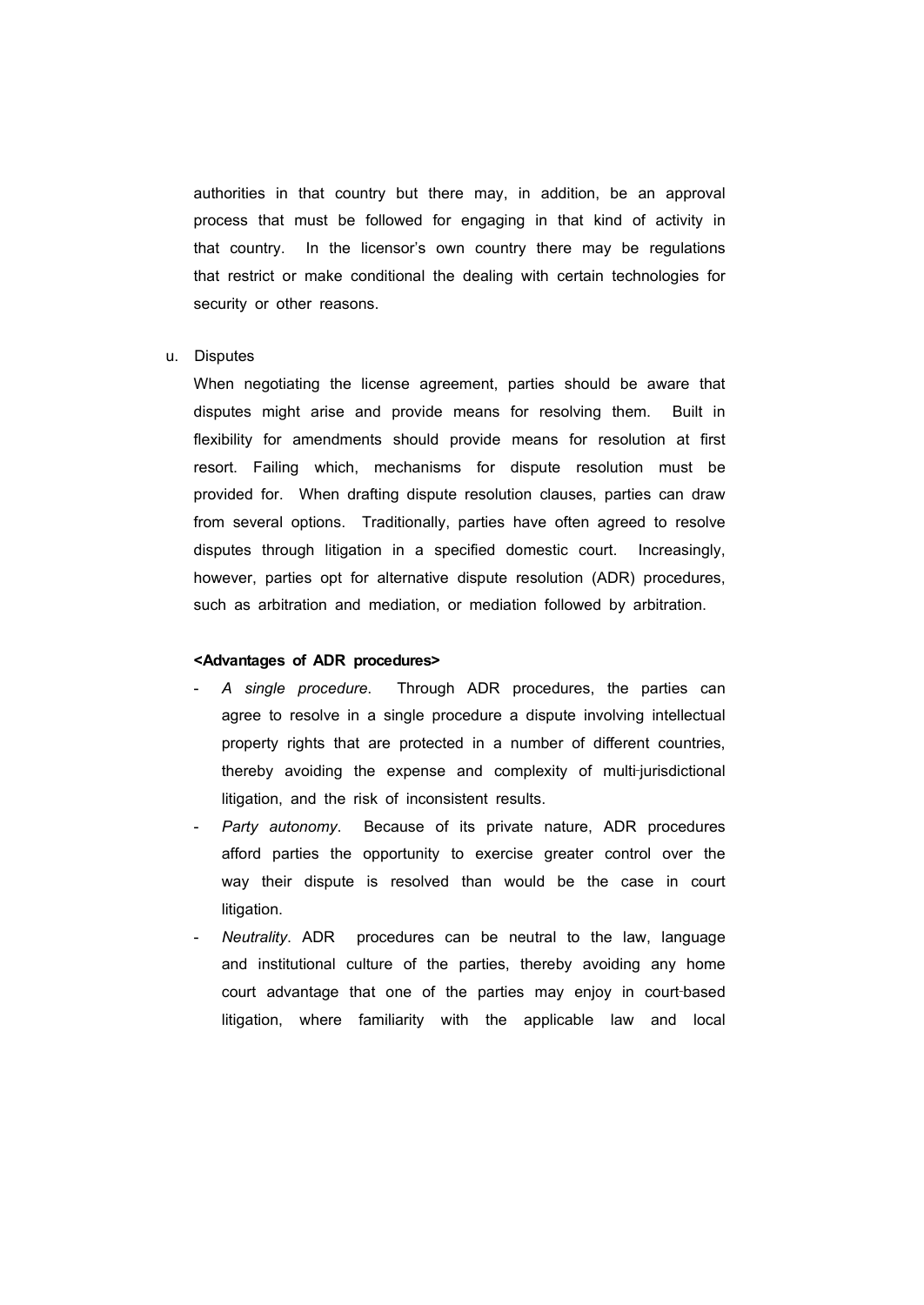processes can offer significant strategic advantages.

- *Confidentiality*. ADR proceedings are private. Accordingly, the parties can agree to keep the proceedings and any results confidential. This allows them to focus on the merits of the dispute without concern about its public impact, and may be of special importance where commercial reputations and trade secrets are involved.
- *Finality and enforceability of arbitral awards*. Unlike court decisions, which can generally be contested through one or more rounds of litigation, arbitral awards are not normally subject to appeal.
- v. Indemnities

Generally, an indemnity is an undertaking by one person to meet a specific potential legal liability of another. An indemnity entitles the person indemnified to a payment if the event giving rise to the indemnity takes place. Unlike a claim for breach of warranty there is no need for the indemnified party to establish that he has suffered loss.

### w. Release

If a license is being entered into as part of a settlement to infringement proceedings, it may be necessary to include in the grant section a release against infringement that was alleged to occur prior to the date of the Agreement. Although most properly drafted grant provisions will make it clear that the rights granted to the licensee are conditional upon the licensee's compliance with its obligations under the Agreement, this is particularly important in a release‐type grant if the licensor intends to retain the right to recover damages for the past infringements upon any future breach by the licensee of the Agreement. This would likely only apply where specific consideration for the release has not been provided.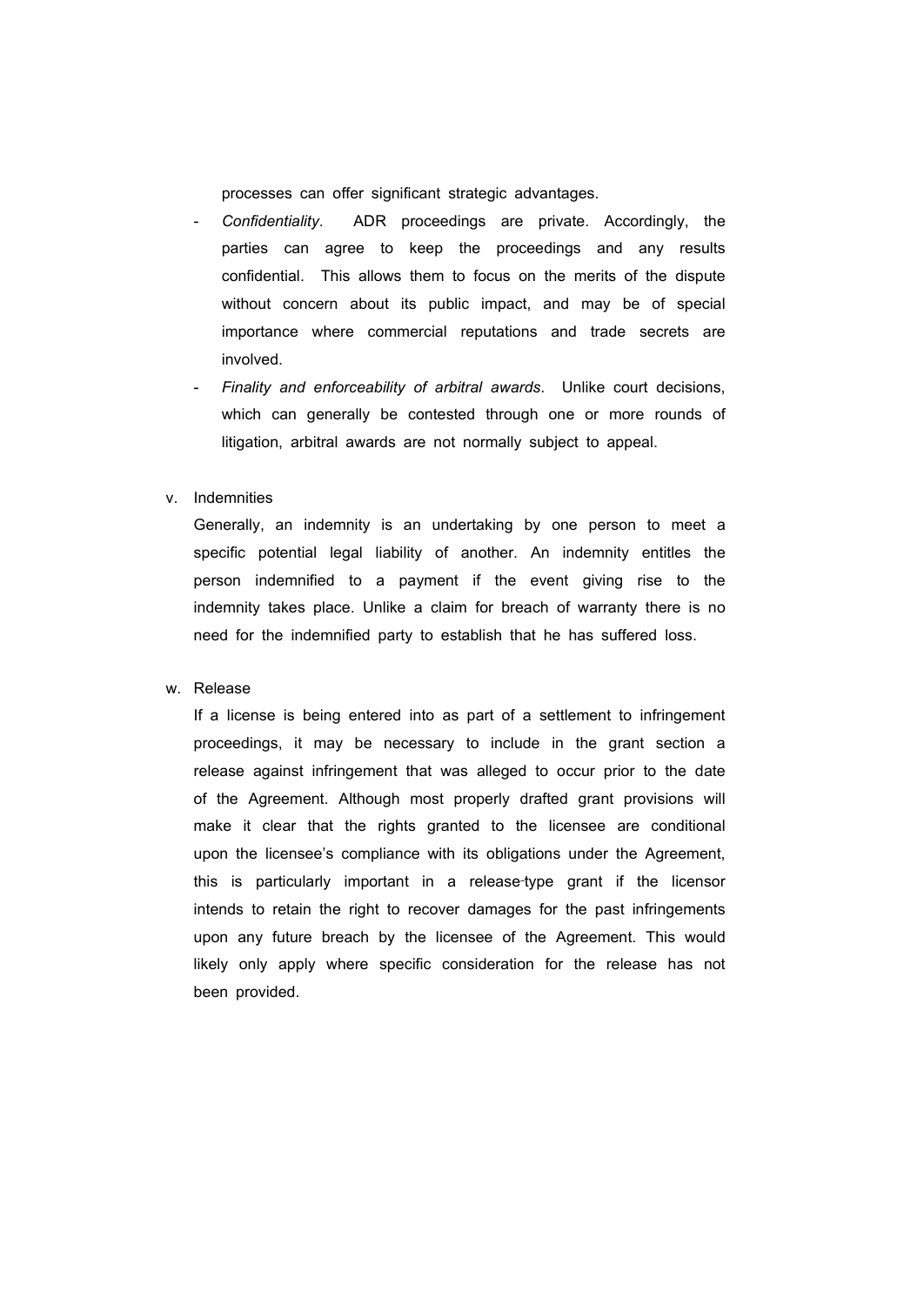### **More References 4**‐**2: Confidential Information**

YeraCAM and Tolmnex each agree that all information contained in documents marked "confidential" which are received by one party from the other party, and all information indicated to be Confidential Information in Sections X and Y(collectively, "Confidential Information") shall be received in strict confidence, used only for the express purposes set for in this Agreement, and not disclosed by the recipient party(except as required by law or court order), its agents or employees without the prior written consent of the other party, unless such Confidential Information.

- 1. was in the public domain at the time of disclosure;
- 2. later became part of the public domain through no act or omission of the recipient party, its employees, agents, or permitted successors or assigns;
- 3. was lawfully disclosed to the recipient party by a third party having no obligation to the disclosing party;
- 4. was already known by the recipient party at the time of disclosure;
- 5. was independently developed by the recipient without use of or access to such Confidential Information; or
- 6. is required to be disclosed to a government agency.

### **LEARNING POINT 5: Managing a license agreement**

#### **1. Implementing and managing the agreement**

A license agreement is a continuous relationship over a fairly long period of time between two parties working towards a mutually-rewarding outcome. To ensure that the relationship is rewarding to the parties, it is important that they deliver on their respective obligations arising from the agreement.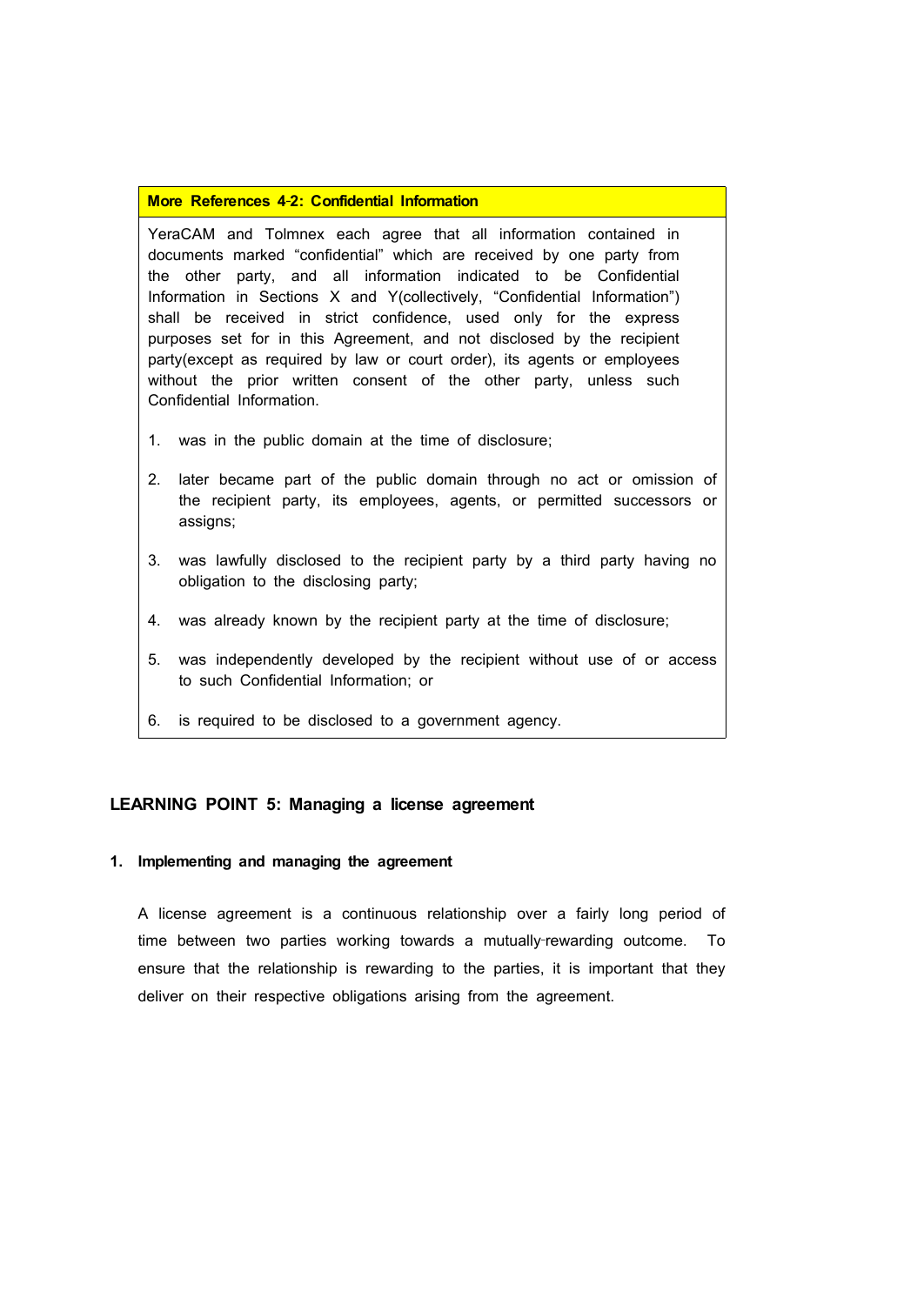It is important that all of these obligations and how they may be implemented are clearly specified in sufficient detail in the agreement. They imply both for the licensor and licensee costs in terms of time spent and additional human resources deployed. Doing so is indispensable for the survival, smooth running and sustainability of the agreement.

Here are several issues in managing the relationship in a license agreement:

#### **(1) Technical assistance**

Technical assistance can greatly reduce the time required by the licensee to move the licensed technology into production. The obvious benefits are that the licensee generates income more quickly and the licensor earns royalties much sooner. While technical assistance benefits both parties, the licensor will need to have the resources available to fulfill this responsibility.

Common elements of the technical assistance include the following:

#### a. Plant visits and training

The licensee obtains rights to on-the-spot training of its technical engineers, in the licensor's facilities, that are developing or using the licensed process and/or making and selling the licensed product.

b. Direct assistance

The licensee may obtain the right to have site assistance (within the licensed territory) from the licensor's technical personnel to the solve problems related to commercial use of the licensed process and/or the making and selling of the licensed product.

c. Consultation

This is the right of the licensee to contact the licensor by mail, telefax, telex or telephone through representatives appointed by each party.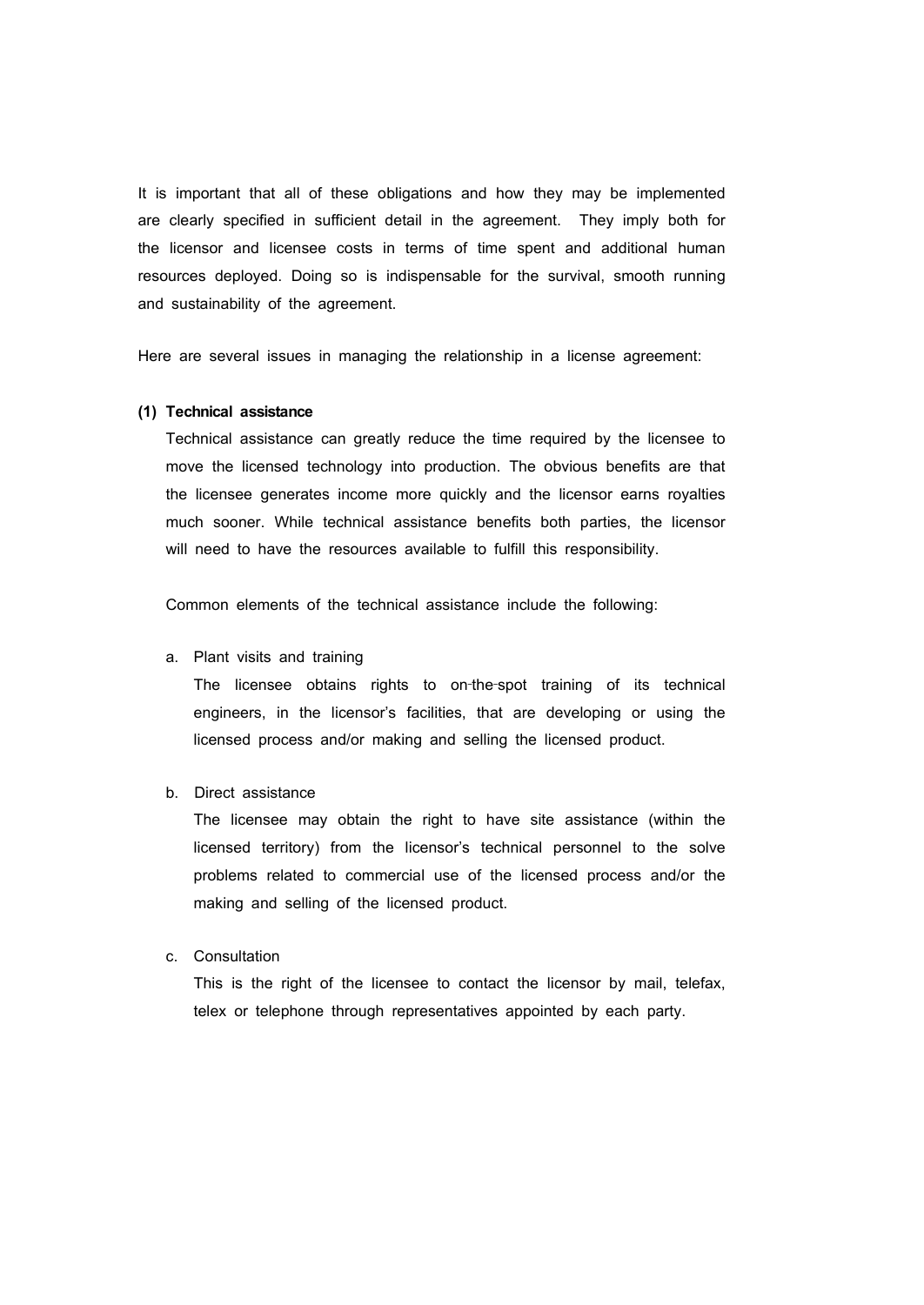### **(2) Tangible items**

The agreement should specify how the licensor will bill and collect for any machinery sold to the licensee, and for such items as operating manuals, blueprints, drawings, manufacturing specifications, test equipments or devices supplied by licensor to licensee. Such charges may apply for quantities that exceed an agreed-on level to be exchanged initially for no added payment.

#### **(3) Reporting**

Licensees are typically obligated to send a royalty statement or report with each royalty payment, although if royalties are payable on a relatively frequent basis, reports may only be required at less burdensome intervals, such as quarterly or annually. A licensor may also request that the reports be certified by the licensor's auditors or chief financial officer.

The reporting clause usually requires the licensee to keep and maintain complete and accurate financial and production records relating to all products manufactured, sold, used, returned and invoiced (if such products relate to the licensed intellectual property) in sufficient detail to allow the licensee to verify such records. Ancillary to the reporting obligation is a right of the licensor to inspect and audit these records, or allow an independent third party to perform an inspection and audit.

#### **(4) Auditing**

Most audit clauses limit the licensor in the exercise of its rights to a specified frequency (e.g. once per year) and only upon reasonable notice and during regular working hours. The cost of any audits are normally borne by the licensor, unless it finds a discrepancy between the royalty amounts actually paid to it and the amounts it should have received, in which case the licensee is required to pay for the audit. Licensors should make it a policy to conduct periodic audits as is their right, as regular audits keep a licensee honest by removing temptations.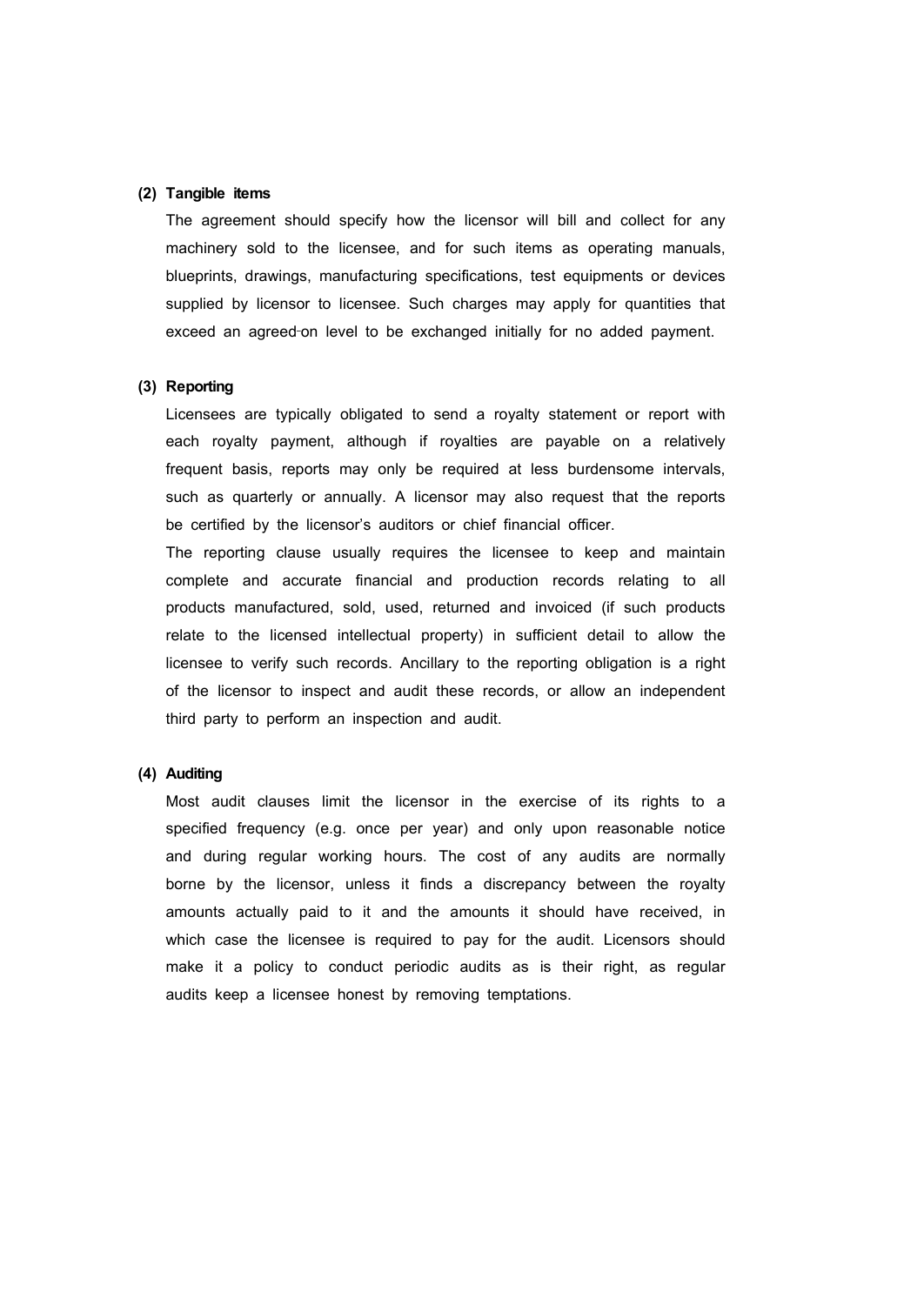#### **2. Termination and post termination issues**

#### **(1) License agreements come to an end in the following two ways:**

- a. The period of the agreement expires or an event agreed to trigger termination occurs. For example, the term may be fixed as ten years from the effective date and on the completion of the ten years the agreement ends. Or, it expires on the occurrence of an event such as the expiration of the last of the licensed patents or, sooner, if it is determined by a court or administrative agency of competent jurisdiction that the last of the patents within the "Licensed Subject Matter" is invalid or unenforceable.
- b. The agreement is terminated by one party before the agreement has expired. The right to terminate the agreement is usually set out in detail and relate to a failure to perform in some way amounting to a breach of a condition of the agreement, for example, failure to make payments, bankruptcy or insolvency.

#### **(2) After expiration or termination of the agreement**

a. Know‐how or confidential information

When an agreement expires or is terminated by the licensor, will the licensee return or continue to use the know‐how or confidential information? For example, "Return of Confidential Information: Upon termination of this Agreement by Company B pursuant to Section [\*], but not upon expiration or termination of this Agreement by Company A pursuant to Section [\*], Company A shall promptly return to Company B any Confidential Information of Company B received from Company B prior to such termination, and Company A shall no longer be entitled to use any such Confidential Information for any purpose."

b. Sub‐license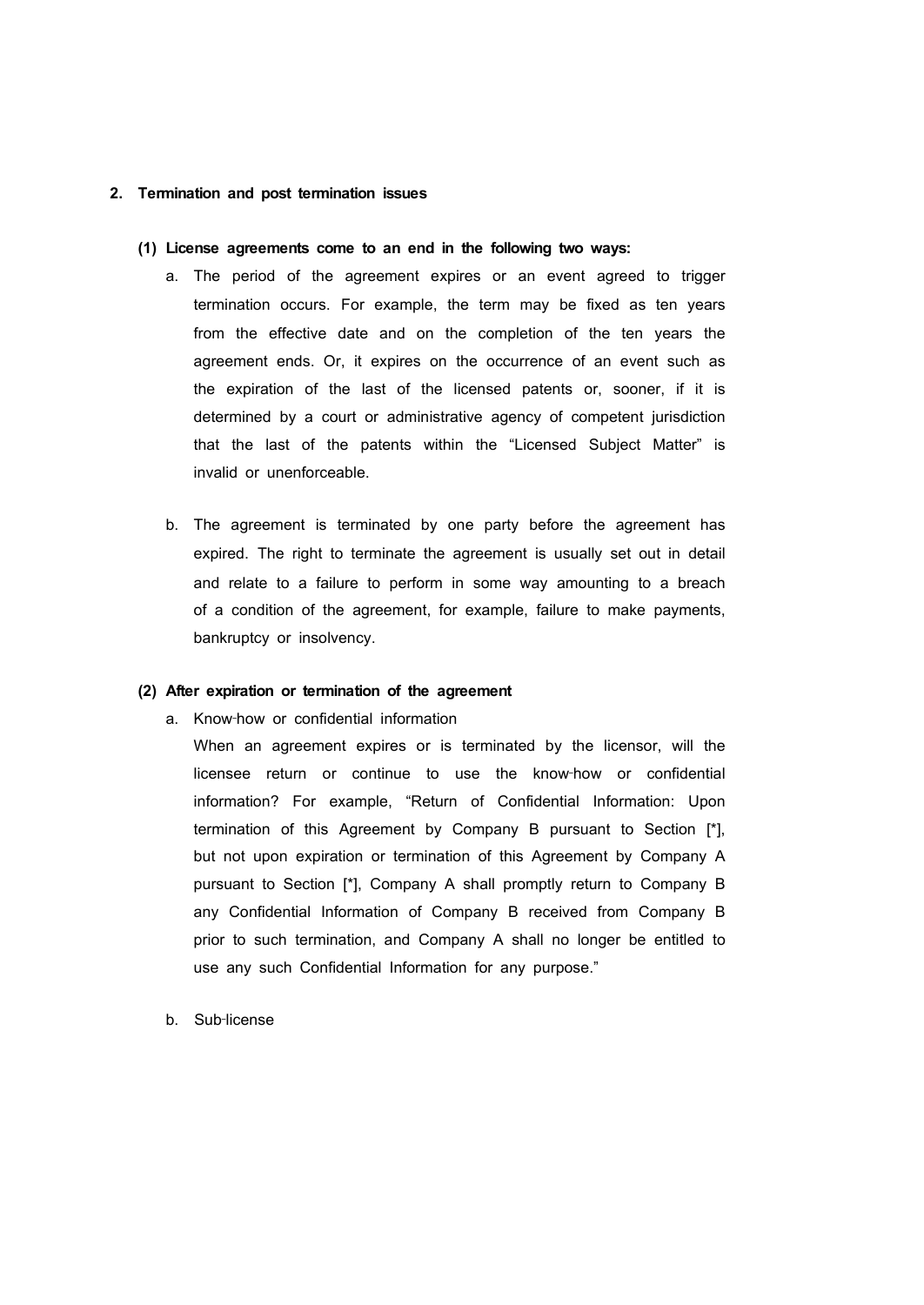Are there any sub-licenses or other rights that have been granted to third parties and do they continue after termination?

c. Other clauses

For example, maintaining confidentiality, continuing rights to use the other party's improvements, access to records for a particular period. For example, "Protection of Confidential Information: Each party's obligations of confidentiality, non‐use and non‐disclosure set forth in Section<sup>[\*</sup>] shall be fulfilled by using at least the same degree of care with the other party's Confidential Information as it uses to protect its own Confidential Information. This obligation shall continue in full force and effect during the term of this Agreement and thereafter for a period of three (3) years."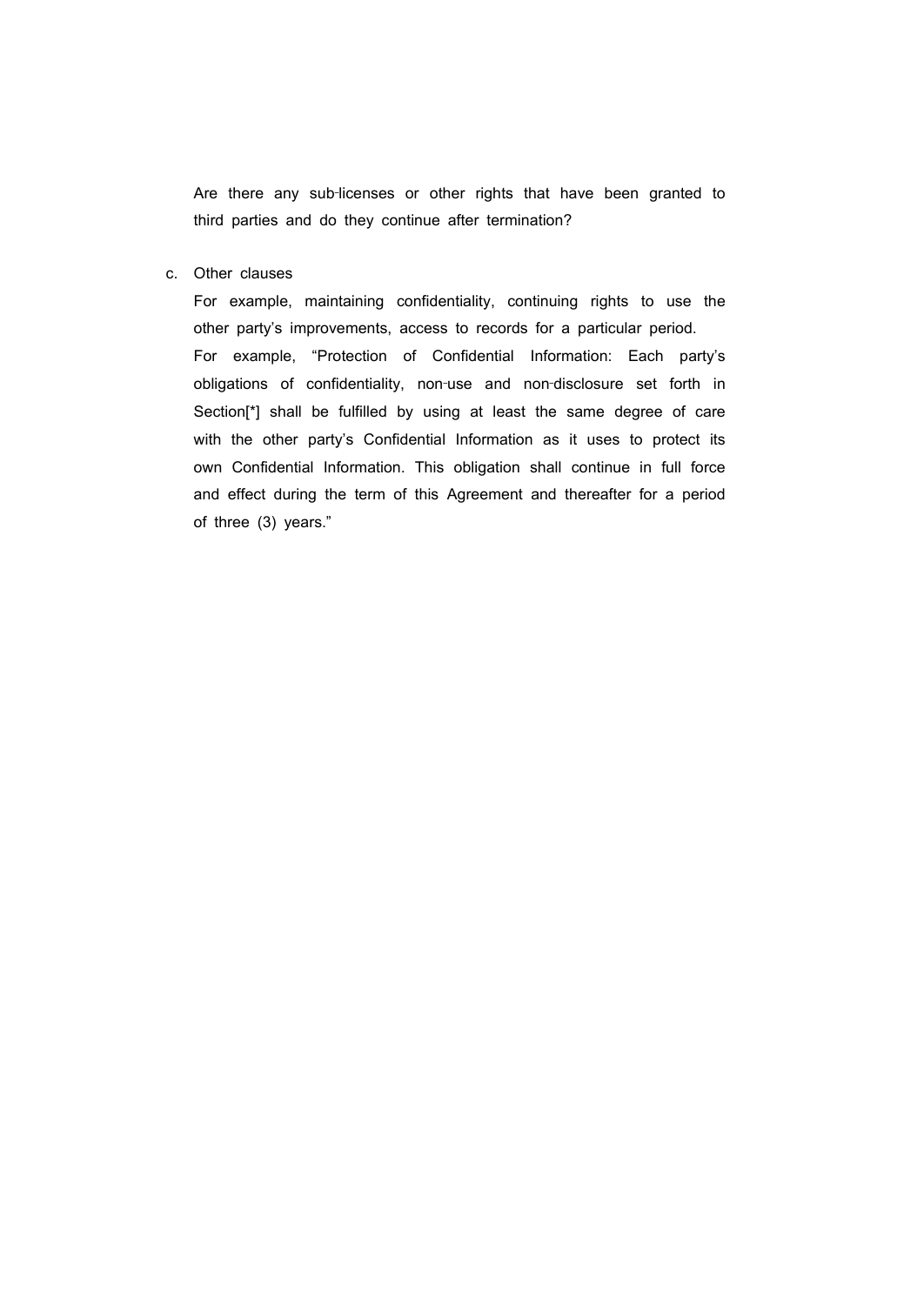### **QUIZ**

#### **Q1. Identify the incorrect statement:**

1) A license transfers the right to use IP rights but not its ownership.

2) For some businesses licensing of their IP is their only business.

3) A due diligence exercise should only be conducted by a licensor.

4) You don't get the deal you deserve, you get the deal you negotiate.

#### Answer : 3)

A due diligence exercise which is the performance of an investigation prior to entering into a licensing relationship (and may well be useful to do from time to time even during the relationship) should be done by both parties. It is important that both parties are well informed of their partner, the business, the industry, competing products and technologies etc. The better informed the parties are, the better the agreement and finally the relationship would be.

#### **Q2. Identify the incorrect statement:**

- 1) If something has not been prohibited in the agreement it means it is allowed.
- 2) A licensee could be granted the right to use the IP rights of the licensor worldwide.
- 3) A licensee could be obliged to make a report with every royalty payment.

4) Even after an agreement has terminated there may be certain clauses that remain valid.